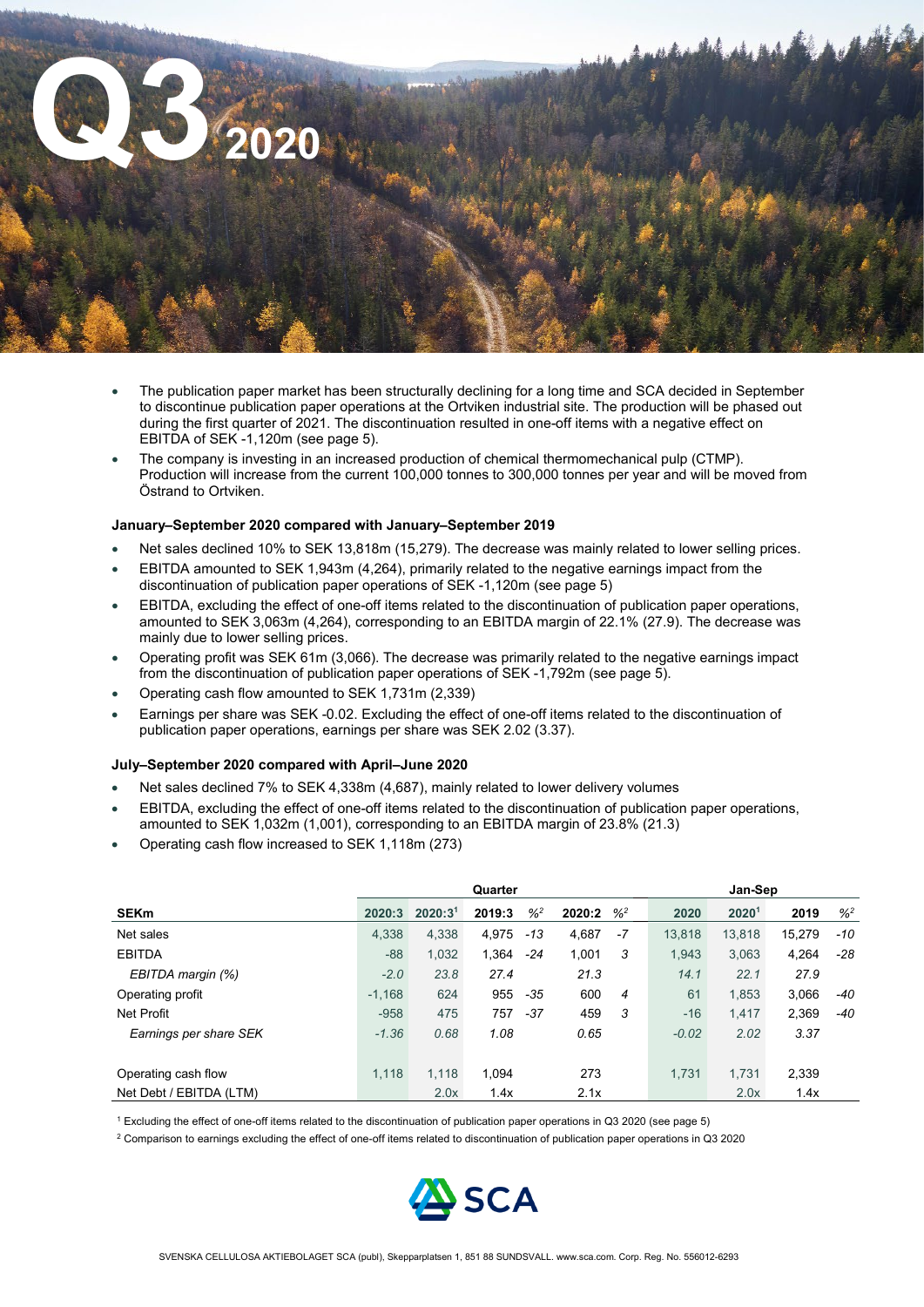# **SUMMARY OF THE THIRD QUARTER OF 2020**

In line with the Group's strategy, SCA decided during the quarter to phase out its exposure to the structurally declining publication paper market. The company will therefore close down Ortviken's three publication paper machines during the first quarter of 2021. Demand for publication paper in Western Europe has declined by approximately 5% per year since 2008, and by 30–40% during the current pandemic (see page 5).

SCA has decided to invest SEK 1.45bn in annual production of 300,000 tonnes of CTMP pulp at Ortviken, where parts of the existing infrastructure will be used (see page 6). SCA has also signed an agreement with the textile recycling company Renewcell, which is planning to establish textile recycling at Ortviken. SCA will be Renewcell's landlord for its operations at the site and a supplier of services (see page 6).

During the third quarter, SCA entered into an agreement to acquire forest in Latvia. The acquisition comprises a land area of approximately 19,150 hectares, of which approximately 13,100 hectares of forest land. The acquisition strengthens SCA's opportunities to source timber in the region in the long term (see page 6).

In response to COVID-19, SCA has taken a number of measures to protect risk groups, reduce the spread of the virus and ensure that production and operations are maintained. During the quarter, a focus on cost control resulted in strong cash flow and a continued solid financial position and liquidity (see page 4).

Excluding the effect of one-off items related to the discontinuation of publication paper operations, profit for the third quarter of 2020 improved slightly compared with the preceding quarter, but declined year on year due to lower selling prices across all segments, an unplanned production stop at Östrand and a positive one-off item in the previous year from the sale of the terminal in Rotterdam.

The supply of wood to SCA's industries was stable during the quarter. The price of sawlogs and pulpwood remained stable.

The market for solid-wood products remained strong during the quarter, driven by high demand in the building materials trade in the US, Scandinavia and the rest of Northern Europe. Market prices increased compared with the preceding period.

Delivery volumes in the Pulp segment decreased compared with the preceding quarter, due primarily to an unscheduled production stop in July that limited production volume. Following the restart, production has been stable and at a good level.

The average selling price for kraftliner was lower than the preceding quarter as a result of a price reduction during the quarter. A planned maintenance stop was carried out at Munksund during the period. The expansion project at Obbola is progressing in line with the schedule and budget.

Climate change is one of the greatest challenges of our time. SCA's operations are climate-positive and contribute to a fossil-free and circular society. SCA strives to increase its contribution, and has established a longterm Group target to increase the company's positive climate benefit from 10 to 15 million tonnes of CO<sub>2</sub> per year by 2030 (see page 6).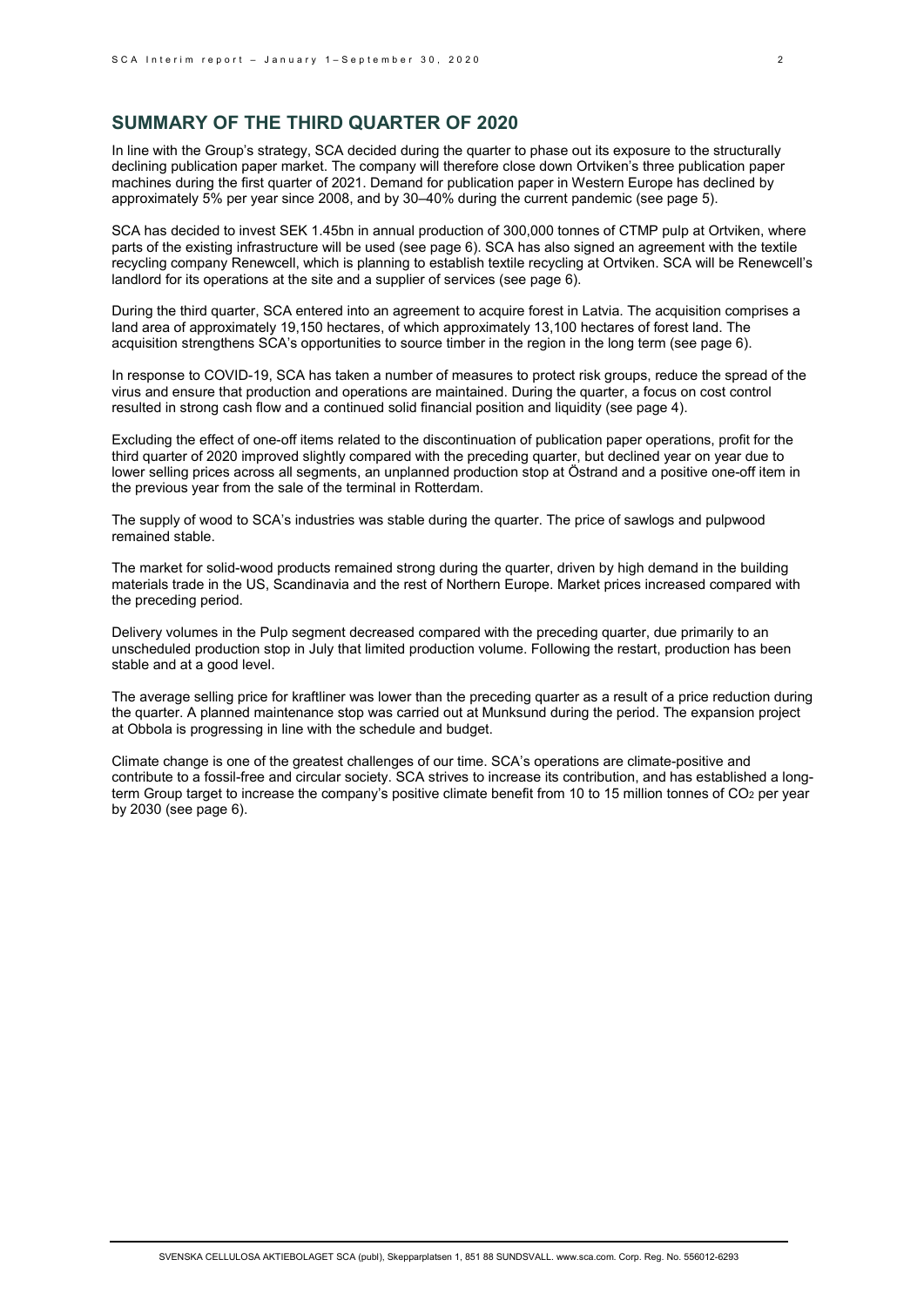# **Net sales**

5,500

SEKm

#### 0 500 1,000 1,500  $2.000$ 2,500 3,000 3,500 4,000 4,500 5,000 2019:3 2019:4 2020:1 2020:2 2020:3



Note: EBITDA 2020:3 excluding the discontinuation of publication paper operations and 2019:4 excluding the impact of the changed accounting method for the valuation of forest assets

| Change in net sales (%)      |                    |                        |                        |  |  |  |  |  |
|------------------------------|--------------------|------------------------|------------------------|--|--|--|--|--|
|                              | 2009<br>٧S<br>1909 | 2020:3<br>٧S<br>2019:3 | 2020:3<br>٧S<br>2020:2 |  |  |  |  |  |
| <b>Total</b>                 | $-10$              | $-13$                  | -7                     |  |  |  |  |  |
| Price/mix                    | $-9$               | -4                     | -1                     |  |  |  |  |  |
| Volume                       | $-2$               | -10                    | $-5$                   |  |  |  |  |  |
| Currency                     | 2                  | 1                      | $-1$                   |  |  |  |  |  |
| Acquistion and<br>divestment | -1                 |                        |                        |  |  |  |  |  |

# **GROUP**

# **SALES AND OPERATING PROFIT**

#### **January–September 2020 compared with January–September 2019**

Net sales amounted to SEK 13,818m (15,279), a decrease of 10%, of which price/mix accounted for -9%, volume for -2%, currency for 2% and acquisitions/divestments for -1%. The decrease was mainly related to lower selling prices in all segments and lower delivery volumes in publication paper, which were offset by favorable exchange rate effects. The merger with Groupe ISB during the first quarter of 2019, within Wood, had a negative effect on net sales, since the merged company is not consolidated in SCA.

EBITDA decreased to SEK 1,943m (4,264), primarily related to the negative earnings impact from the discontinuation of publication paper operations of SEK -1,120m (see page 5).

EBITDA, excluding the effect of one-off items related to the discontinuation of publication paper operations, decreased 28% to SEK 3,063m (4,264), corresponding to an EBITDA margin of 22.1% (27.9). The decrease was primarily attributable to lower selling prices in all segments and higher costs for planned maintenance stops of SEK 130m (63), which were offset by lower raw material costs and positive exchange rate effects. The decline was also attributable to one-off items in SCA Wood France totaling SEK 0m (90), which increased earnings during the first quarter of 2019 and a positive one-off item of SEK 0m (78) from the sale of the terminal in Rotterdam during the third quarter of 2019.

Operating profit, excluding the effect of one-off items related to the discontinuation of publication paper operations, amounted to SEK 1,853m (3,066).

# **July–September 2020 compared with July–September 2019**

Net sales decreased 13%, of which price/mix accounted for -4%, volume for -10%, currency for 1% and acquisitions/divestments for 0%, and amounted to SEK 4,338m (4,975). The decline was mainly attributable to lower delivery volumes in publication paper and lower selling prices for pulp and paper.

EBITDA decreased to SEK -88m (1,364), primarily related to the negative earnings impact from the discontinuation of publication paper operations of SEK -1,120m (see page 5).

EBITDA, excluding the effect of one-off items related to the discontinuation of publication paper operations, amounted to SEK 1,032m (1,364), corresponding to an EBITDA margin of 23.8% (27.4). The decrease was primarily attributable to lower selling prices, lower delivery volumes in publication paper, higher costs for planned maintenance stops of SEK 62m (0) and a positive non-recurring effect of SEK 0m (78) from the divestment of the terminal in Rotterdam in the preceding year. Earnings were positively impacted by lower raw material costs.

Operating profit, excluding the effect of one-off items related to the discontinuation of publication paper operations, amounted to SEK 624m (955).

#### **July–September 2020 compared with April–June 2020**

Net sales decreased 7%, of which price/mix accounted for -1%, volume for -5%, currency for -1% and acquisitions/divestments for 0%, and amounted to SEK 4,338m (4,687). The decrease was mainly attributable to lower sales volumes in wood and pulp.

EBITDA decreased to SEK -88m (1,001), primarily related to the negative earnings impact from the discontinuation of publication paper operations of SEK -1,120m (see page 5).

EBITDA, excluding the effect of one-off items related to the discontinuation of publication paper operations, amounted to SEK 1,032m (1,001), corresponding to an EBITDA margin of 23.8% (21.3). Higher prices for solid-wood products and seasonally lower personnel costs due to the vacation period had a positive impact on earnings. An unplanned production stop at Östrand in July had a negative impact on earnings. The cost of planned maintenance stops amounted to SEK 62m (68).

Operating profit, excluding the effect of one-off items related to the discontinuation of publication paper operations, amounted to SEK 624m (600).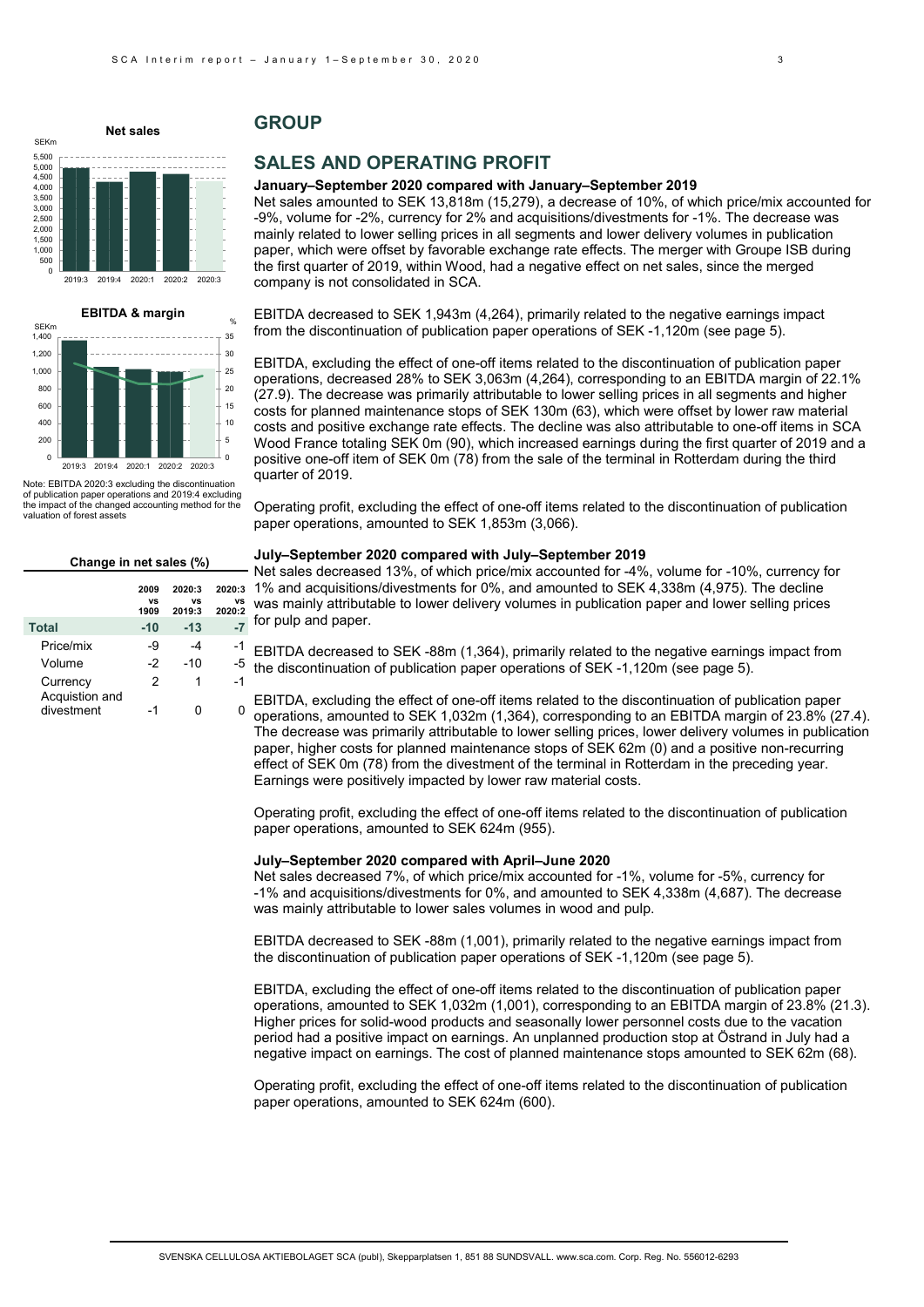

# **CASH FLOW**

#### **January–September 2020 compared with January–September 2019**

The operating cash surplus excluding the effect of discontinuation of publication paper operations in Q3 amounted to SEK 2,168m (3,650). The cash flow effect of changes in working capital was SEK 523m (-326). Current capital expenditures, net, totaled SEK -926m (-762). Operating cash flow was SEK 1,731m (2,339) (see page 22).

Strategic capital expenditures during the year mainly relate to the expansion of Obbola and amounted to SEK -1,157m (-362).The cash flow effect of acquisitions amounted to SEK 0m (-857) and of divestments to SEK 0m (370). Cash flow for the period was SEK 1,863m (-157) (see page 16).

### **FINANCING**

At September 30, 2020, net debt totaled SEK 8,294m, a decrease during the quarter of SEK 1,102m. The decrease in net debt was mainly related to the strong cash flow during the quarter. Net debt in relation to EBITDA, adjusted for one-off items (see page 5), amounted to 2.0x compared with 1.4x in the year-earlier period.

At September 30, 2020, gross debt amounted to SEK 11,317m, with an average maturity of approximately five years (including the lease liability). The loan structure consists of short-term commercial paper as well as bonds and bilateral bank loans. The lease liability amounted to SEK 792m, a decrease by SEK 19m compared with the preceding quarter. Unutilized credit facilities amounted to SEK 7,398m, of which SEK 1,600m with maturity in 2021, SEK 5,000m with maturity in 2024 and SEK 798m with maturity in 2023–2031. Cash and cash equivalents amounted to SEK 2,306m at the end of the period, an increase by SEK 2,071m during the quarter. In the January–September 2020 period, financial items totaled SEK -83m compared with SEK -101m in the year-earlier period.

# **TAX**

# **January–September 2020 compared with January–September 2019**

The Group's tax amounted to SEK 6m (-596). One-off items related to the discontinuation of publication paper operations resulted in deferred tax of SEK 359m in the third quarter.

# **EQUITY**

#### **January–September 2020**

Total consolidated equity increased by SEK 460m during the period, to SEK 68,970m at September 30, 2020. Equity increased due to comprehensive income for the period of SEK 449m and other items of SEK 11m.

# **CURRENCY EXPOSURE AND CURRENCY HEDGING**

SCA has a large proportion of exports, and about 85% of sales are priced in currencies other than SEK, primarily EUR, USD and GBP. Most purchasing is conducted in SEK. SCA's currency exposure and currency management are described on page 68 in the 2019 Annual Report.

The company has hedged about 70% of the expected EUR net exposure from sales minus purchases until the end of the first quarter of 2021, as well as approximately 50% for the second quarter of 2021 and 25% for the third quarter of 2021, at the average EUR/SEK exchange rate of 10.61. The company has hedged about 75% of the expected USD net exposure from sales minus purchases until the end of the first quarter of 2021, as well as approximately 50% for the second quarter of 2021 and 25% for the third quarter of 2021, at the average USD/SEK exchange rate of 9.39.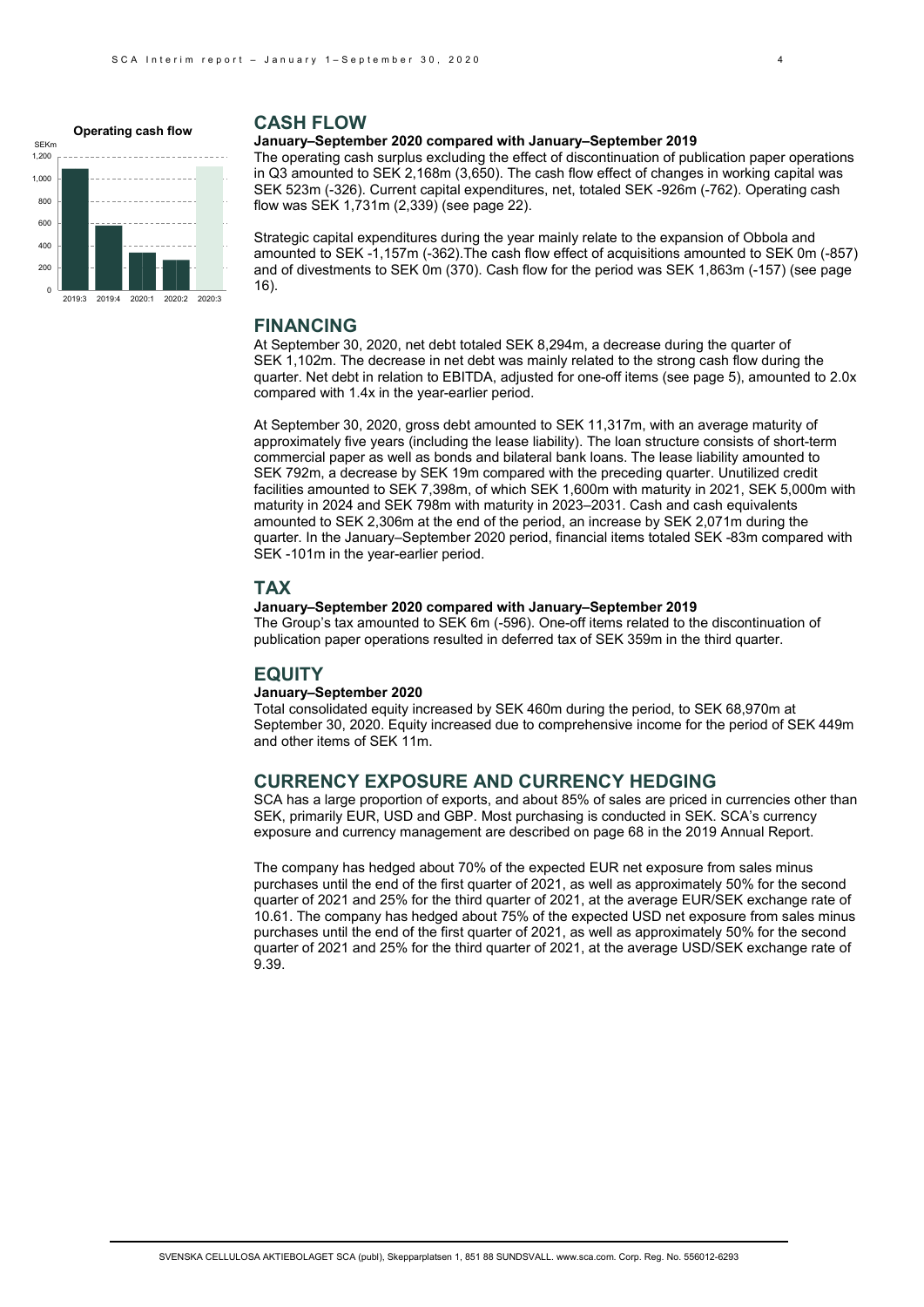# **PLANNED MAINTENANCE STOPS**

In the third quarter of 2020, a planned maintenance stop was carried out at the kraftliner mill in Munksund (Paper). A planned maintenance stop at the pulp mill in Östrand began at the end of the quarter.

The estimated effect of the planned maintenance stops on earnings in 2020, calculated as the total of the direct cost of the maintenance and the effect from lower fixed cost coverage from reduced production during the stops, is shown in the table below.

| Actual 2019  |         |                     |         |                 |              |  |  |  |  |  |
|--------------|---------|---------------------|---------|-----------------|--------------|--|--|--|--|--|
| <b>SEKm</b>  | Q1 2019 | Q <sub>2</sub> 2019 | Q3 2019 | Q4 2019         | <b>Total</b> |  |  |  |  |  |
| Pulp         | 0       | 0                   | 0       | 138             | 138          |  |  |  |  |  |
| Paper        | 0       | 63                  | 0       | 47              | 110          |  |  |  |  |  |
| <b>Total</b> | 0       | 63                  | 0       | 185             | 248          |  |  |  |  |  |
|              |         |                     |         |                 |              |  |  |  |  |  |
|              |         |                     |         |                 |              |  |  |  |  |  |
|              |         | <b>Actual</b>       |         | <b>Forecast</b> |              |  |  |  |  |  |
| <b>SEKm</b>  | Q1 2020 | Q2 2020             | Q3 2020 | Q4 2020         | Total        |  |  |  |  |  |
| Pulp         | 0       | 0                   | 20      | 125             | 145          |  |  |  |  |  |
| Paper        | 0       | 68                  | 42      | 0               | 110          |  |  |  |  |  |

# **COVID-19**

Health and safety are always a top priority at SCA, which is also the case during this challenging time. So far, there has been limited impact on production and deliveries of SCA's products, which include the delivery of important input goods to hygiene products and packaging for food and medicines. The company is actively working to monitor inventory levels, secure the delivery and distribution chain and to secure cash flow. The main negative impact from COVID-19 was felt in the publication paper product category.

There remains significant uncertainty which may impact SCA's future earnings.

### **KEY EVENTS**

#### **SCA discontinues publication paper manufacturing**

SCA resolved in September to discontinue the publication paper operations consisting of three paper machines at Ortviken with annual sales of approximately SEK 4bn. Demand for publication paper in Western Europe has shrunk by approximately 5% per year since 2008. Since the outbreak of COVID-19 demand for SCA's grades has declined 30-40% and is not expected to come back. Production levels at Ortviken have been adapted to the reduced order intake. The lower demand combined with a weak price trend has meant that operations have reported negative profitability during the past two quarters, with an operating loss of approximately SEK -40–50m for each quarter.

About 800 employees are affected, primarily at the Ortviken paper mill but also in other parts of SCA's operations. The paper machines are expected to close sequentially during the first quarter of 2021.

A summary of the one-off items related to the discontinuation of publication paper operations is shown in the table below. The earnings impact is recognized in the segment Other.

| <b>SEKm</b>                                          | 2020:3   |
|------------------------------------------------------|----------|
| Provisions due to restructuring costs <sup>1,2</sup> | $-870$   |
| Impairment of working capital                        | $-250$   |
| <b>Effect on EBITDA</b>                              | $-1,120$ |
| Impairment of fixed assets                           | $-671$   |
| <b>Effect on operating profit</b>                    | $-1,792$ |
| Deferred taxes                                       | 359      |
| Effect on net profit for the period                  | $-1.433$ |

<sup>1</sup> With impact on future cash flows

<sup>2</sup> See note 4, Other provisions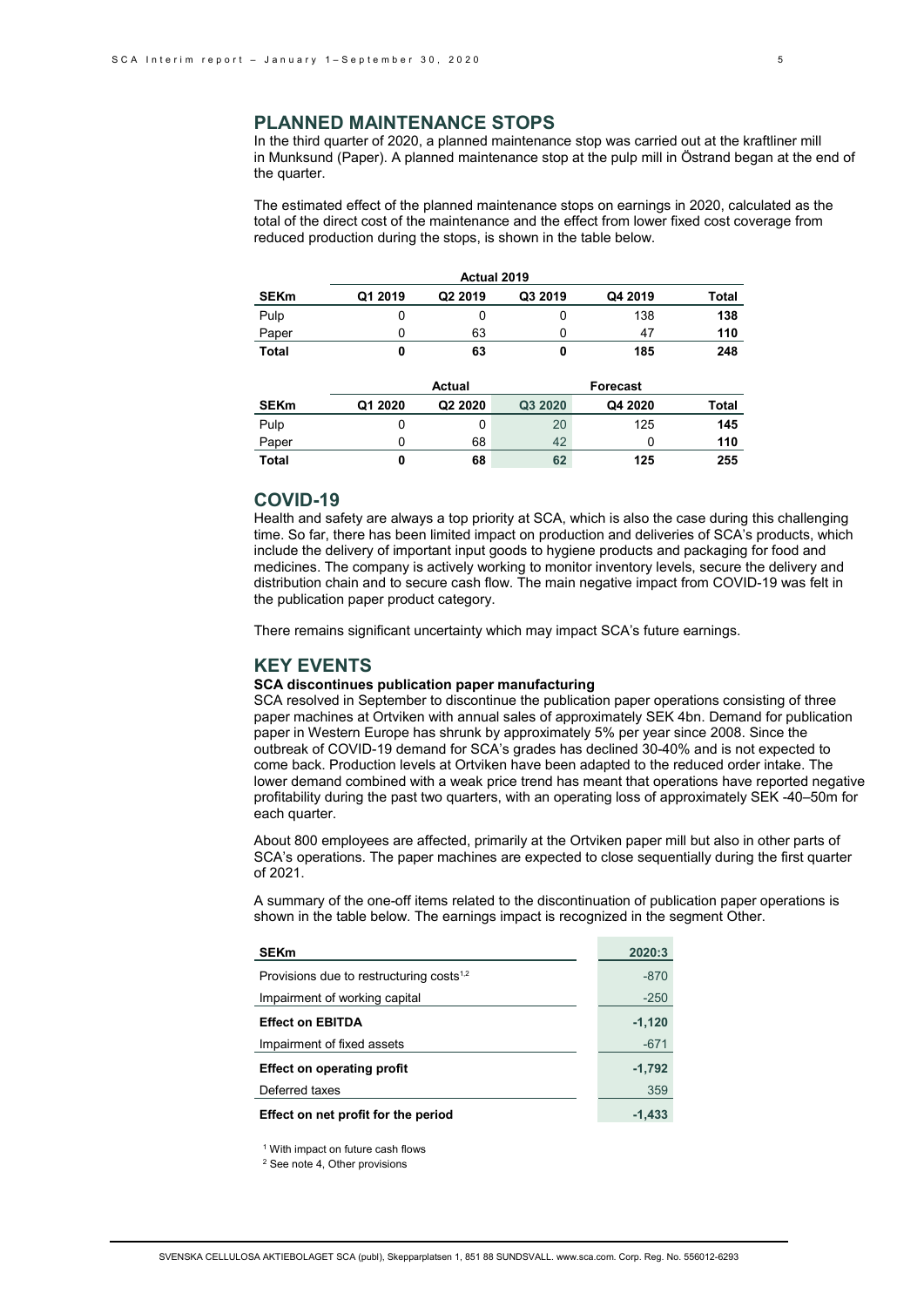SCA will invest SEK 1.45bn in the production of chemically pre-treated thermomechanical pulp (CTMP) to achieve an annual production volume of 300,000 tonnes of CTMP pulp at Ortviken, where the plan is to use existing infrastructure. The investment will begin in 2021 and production is expected to start in the new facility at the beginning of 2023. Currently, SCA has a capacity of 100,000 tonnes of CTMP pulp at the Östrand pulp mill. This production will be phased out when the new facility begins operation.

#### **Renewcell establishes textile recycling operations at Ortviken**

SCA has signed an agreement with the textile recycling company Renewcell, which is planning to establish textile recycling at Ortviken. SCA will be Renewcell's landlord for its operations at the site and its supplier of steam, water treatment and other services.

#### **SCA acquires forest in the Baltic states**

During the third quarter, SCA entered into an agreement to acquire forest in Latvia. The acquisition comprises a land area of approximately 19,150 hectares, of which approximately 13,100 hectares of forest land. The acquisition strengthens SCA's opportunities to source timber in the region in the long term. The transaction was completed in the fourth quarter of 2020. The purchase price was approximately SEK 450m.

# **Increase climate benefit from 10 to 15 million tonnes of CO2 per year by 2030**

Climate change is one of the greatest challenges of our time. Sustainability forms an integral part of SCA's operations, which are climate positive. SCA strives to increase its contribution to a fossilfree world, and has established a long-term Group target to increase the company's positive climate benefit from 10 to 15 million tonnes of CO2 per year by 2030. SCA contributes to a fossilfree and circular society by increased net growth in the company's forests that capture and bind CO2 and increase access to renewable products, through innovation, production of renewable energy and low emissions in our value chain. One part of this target is to halve fossil emissions across the value chain by 2030, which is in line with science-based targets to limit global warming to 1.5°C.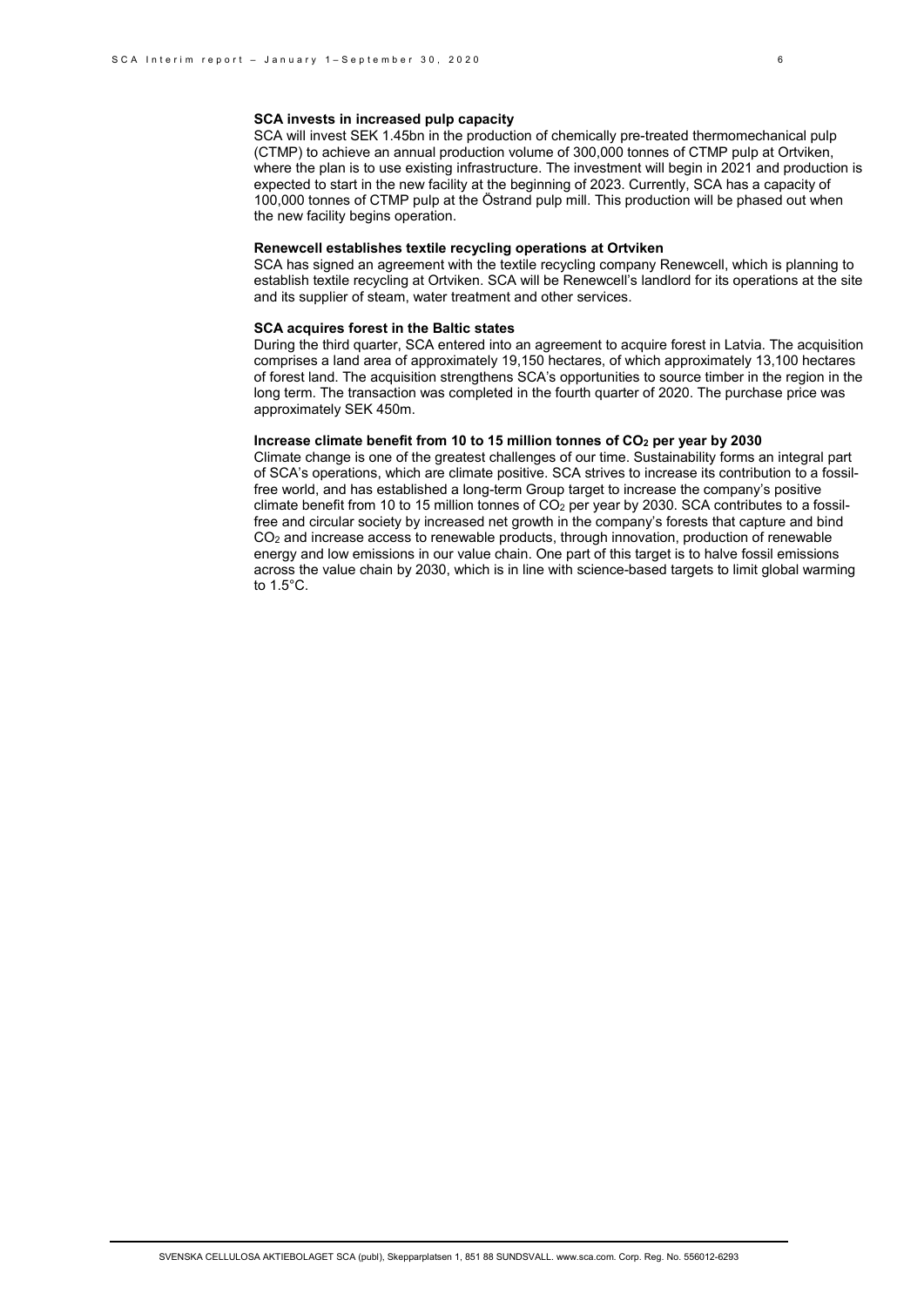#### **Share of net sales Jan-Sep 2020\***

# **26%**

\* before elimination of Intra-Group sales

#### **Share of EBITDA Jan-Sep 2020\*\***



\*\* share calculated of total EBITDA excluding central costs





# **FOREST**

*SCA owns 2.6 million hectares of forest land in Northern Sweden and the Baltic region, an area corresponding to 6% of Sweden's land area. SCA's unique forest holding is a growing resource that provides access to high-quality forest raw materials while absorbing a net of more than 10% of Sweden's fossil CO<sub>2</sub> emissions.* 

|                                                       |        | Quarter |     | Jan-Sep |       |        |        |    |
|-------------------------------------------------------|--------|---------|-----|---------|-------|--------|--------|----|
| <b>SEKm</b>                                           | 2020:3 | 2019:3  | %   | 2020:2  | %     | 2020   | 2019   | %  |
| Net sales                                             | 1.500  | 1,865   | -20 | 1,494   | 0     | 4.827  | 5,262  | -8 |
| <b>EBITDA</b>                                         | 515    | 388     | 33  | 499     | 3     | 1.466  | 1.133  | 29 |
| Depreciation                                          | $-61$  | $-53$   | 15  | $-53$   | 15    | $-168$ | $-154$ | 9  |
| Operating profit                                      | 454    | 335     | 36  | 445     | 2     | 1.298  | 979    | 33 |
| EBITDA margin, %                                      | 34.3   | 20.8    |     | 33.4    |       | 30.4   | 21.5   |    |
| Operating margin, %                                   | 30.3   | 18.0    |     | 29.8    |       | 26.9   | 18.6   |    |
| Return on capital employed, %                         | 4.2    | 4.6     |     | 4.2     |       | 3.5    | 4.8    |    |
| Harvesting of own forest, thousand m <sup>3</sup> sub | 1.147  | 927     | 24  | 1.291   | $-11$ | 3.189  | 3.189  | 0  |
| Revaluation of biological assets                      | 308    | 208     | 48  | 238     | 29    | 879    | 494    | 78 |
|                                                       |        |         |     |         |       |        |        |    |

#### **Management of SCA-owned forest**

The Forest segment includes net sales from timber sourced from SCA's own forests, and from timber purchased from other forest owners, which is sold internally to SCA's forest industry operations. The pricing is set based on an average of Forest's externally sourced timber prices.

During the first nine months of the year, the volume of timber harvested from SCA-owned forest was 3.2 million m<sup>3</sup> sub. The current planned rate of timber harvested in SCA-owned forest is expected to gradually increase from approximately  $4.3 \text{ m}^3$  sub in 2020 to approximately 5.4 million  $m^3$  sub in 2025.

# **Revaluation of biological assets**

SCA changed the method for the valuation of forest assets on December 31, 2019 (see page 18, Note 3). According to the new method, the valuation is determined by the annual increase in standing volume (net growth) and the market price of forest land.

#### **January–September 2020 compared with January–September 2019**

Net sales declined 8% to SEK 4,827m (5,262), mainly related to lower delivery volumes to SCA's industries and lower selling prices.

EBITDA improved 29% to SEK 1,466m (1,133). The increase is mainly explained by higher earnings from the revaluation of biological assets due to the increased net growth according to the new forest survey and the changed accounting method for the valuation of forest assets.

EBITDA margin increased to 30.4% (21.5), mainly related to higher earnings from the revaluation of biological assets.

#### **July–September 2020 compared with July–September 2019**

Net sales decreased 20% to SEK 1,500m (1,865). The decrease was mainly related to lower delivery volumes and lower selling prices.

EBITDA amounted to SEK 515m (388), an increase of 33%. Increased harvesting from SCAowned forest and higher earnings from the revaluation of biological assets had a positive impact on earnings.

#### **July–September 2020 compared with April–June 2020**

Net sales were in line with the preceding quarter and amounted to SEK 1,500m (1,494).

EBITDA amounted to SEK 515m (499), an increase of 3%. Higher earnings from the revaluation of biological assets had a positive impact on earnings, which was offset by seasonally lower harvesting from SCA-owned forest.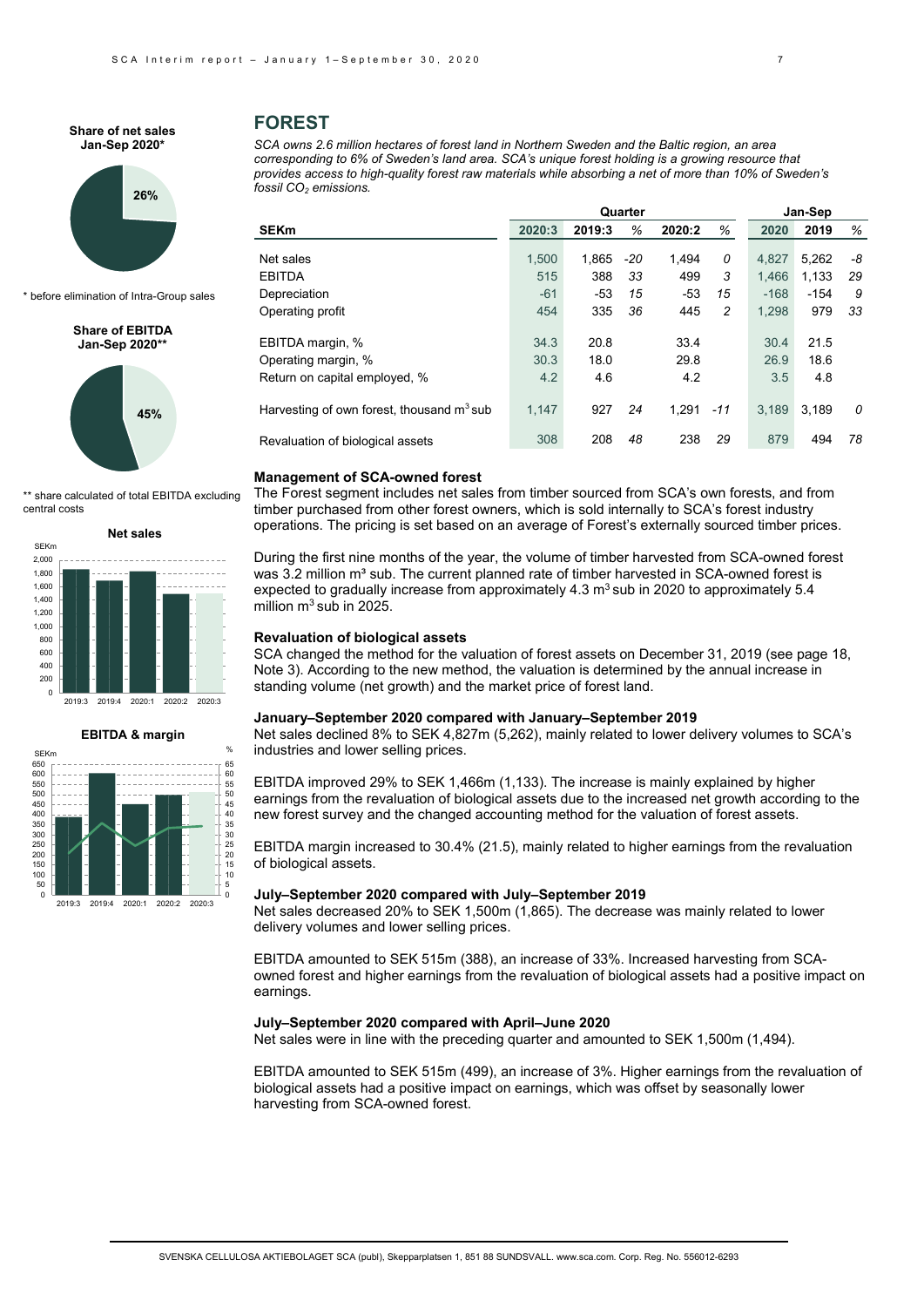#### **Share of net sales Jan-Sep 2020\***



\* before elimination of Intra-Group sales

#### **Share of EBITDA Jan-Sep 2020\*\***



\*\* share calculated of total EBITDA excluding central costs

#### **Net sales**





# **WOOD**

*SCA is one of Europe's leading suppliers of wood-based products for the wood industry and building materials*  trade, with an annual production capacity of 2.2 m<sup>3</sup> of solid-wood products. SCA has five cost-efficient sawmills *located close to its forest holdings in Northern Sweden, as well as wood processing and distribution to the building materials trade in Scandinavia, the UK and France.*

|                                          |        | Quarter |    | Jan-Sep |       |        |        |     |
|------------------------------------------|--------|---------|----|---------|-------|--------|--------|-----|
| <b>SEKm</b>                              | 2020:3 | 2019:3  | %  | 2020:2  | %     | 2020   | 2019   | %   |
| Net sales                                | 1,592  | 1.545   | 3  | 1.770   | -10   | 4,798  | 4.949  | -3  |
| <b>EBITDA</b>                            | 192    | 180     |    | 143     | 34    | 429    | 664    | -35 |
|                                          |        |         |    |         |       |        |        |     |
| Depreciation                             | $-62$  | $-68$   | -9 | $-64$   | -3    | $-190$ | $-202$ | -6  |
| Operating profit                         | 130    | 111     | 17 | 78      | 67    | 239    | 462    | -48 |
| EBITDA margin, %                         | 12.1   | 11.6    |    | 8.1     |       | 8.9    | 13.4   |     |
| Operating margin, %                      | 8.2    | 7.2     |    | 4.5     |       | 5.0    | 9.3    |     |
| Return on capital employed, %            | 17.0   | 12.3    |    | 9.9     |       | 8.2    | 18.4   |     |
| Deliveries, wood products, thousand $m3$ | 624    | 623     | 0  | 709     | $-12$ | 1.944  | 1.928  | 1   |

#### **January–September 2020 compared with January–September 2019**

Net sales declined 3% to SEK 4,798m (4,949). The decrease is mainly related to lower selling prices and the merger with Groupe ISB during the first quarter of 2019, which had a negative effect on net sales, since the merged company is not consolidated in SCA. Higher sales volumes had a positive effect on net sales.

EBITDA decreased to SEK 429m (664), which was mainly attributable to lower selling prices and one-off items in SCA Wood France totaling SEK 0m (90), which increased earnings during the first quarter of 2019.

# **July–September 2020 compared with July–September 2019**

Net sales increased 3% to SEK 1,592m (1,545). This increase was primarily related to stronger sales for wood products to the building materials industry.

EBITDA amounted to SEK 192m (180), an increase of 7%. This increase was primarily related to stronger earnings for wood products to the building materials industry.

#### **July–September 2020 compared with April–June 2020**

Net sales decreased 10% to SEK 1,592m (1,770). The decrease was primarily attributable to lower delivery volumes and negative exchange rate effects, which was somewhat offset by higher selling prices.

EBITDA amounted to SEK 192m (143), an increase of 34%. This increase was primarily related to higher selling prices, stronger earnings for wood products to the building materials industry, and seasonally lower personnel costs.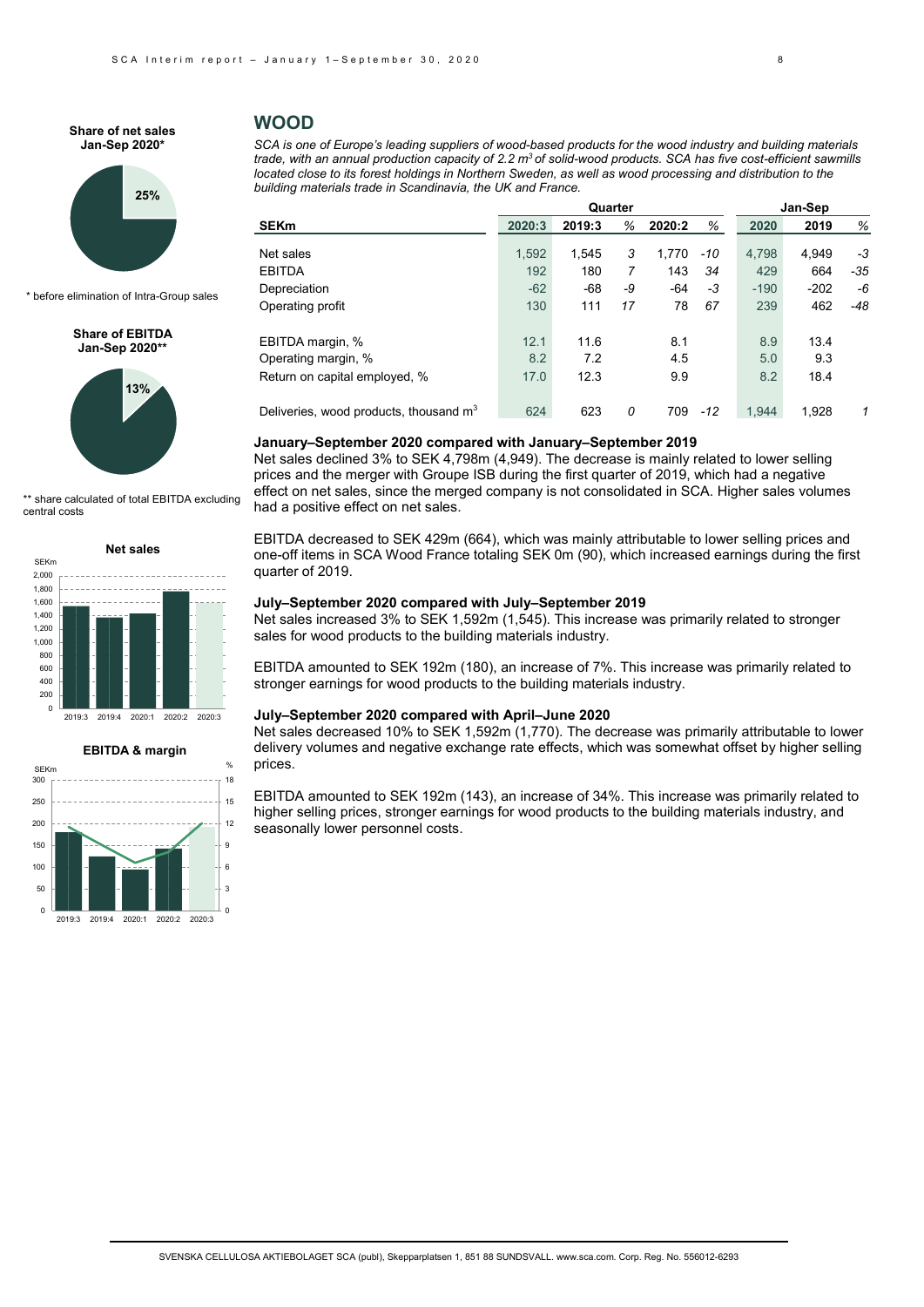#### **Share of net sales Jan-Sep 2020\***



\* before elimination of Intra-Group sales

**Share of EBITDA Jan-Sep 2020\*\***



share calculated of total EBITDA excluding central costs





2019:3 2019:4 2020:1 2020:2 2020:3

 $\overline{0}$ 

0

# **PULP**

*SCA produces market pulp at Östrand pulp mill. Östrand is one of the largest and most cost-efficient production*  lines for softwood kraft pulp in the world. Together with thermomechanical pulp production, Östrand's annual *capacity amounts to 1 million tonnes. SCA's pulp has high-strength properties, suitable for tissue and specialty paper.*

| Quarter                           |                |        |       |        |       |        | Jan-Sep |       |  |  |
|-----------------------------------|----------------|--------|-------|--------|-------|--------|---------|-------|--|--|
| <b>SEKm</b>                       | 2020:3         | 2019:3 | %     | 2020:2 | %     | 2020   | 2019    | %     |  |  |
|                                   |                |        |       |        |       |        |         |       |  |  |
| Net sales                         | 986            | 1.129  | $-13$ | 1.091  | -10   | 3.265  | 3,477   | -6    |  |  |
| <b>EBITDA</b>                     | 137            | 268    | $-49$ | 182    | $-25$ | 505    | 963     | $-48$ |  |  |
| Depreciation                      | $-135$         | $-141$ | $-4$  | $-135$ | 0     | $-401$ | $-402$  | 0     |  |  |
| Operating profit                  | $\overline{2}$ | 128    | -98   | 47     | 96    | 104    | 562     | -81   |  |  |
| EBITDA margin, %                  | 13.9           | 23.8   |       | 16.7   |       | 15.5   | 27.7    |       |  |  |
| Operating margin, %               | 0.2            | 11.3   |       | 4.3    |       | 3.2    | 16.2    |       |  |  |
| Return on capital employed, %     | 0.2            | 5.4    |       | 3.2    |       | $-0.1$ | 8.8     |       |  |  |
| Deliveries, pulp, thousand tonnes | 189            | 205    | -8    | 201    | -6    | 616    | 574     | 7     |  |  |

#### **January–September 2020 compared with January–September 2019**

Net sales declined 6% to SEK 3,265m (3,477). The decrease was mainly related to lower selling prices, which was offset by higher delivery volumes due to the ramp-up of the expanded pulp mill.

EBITDA declined 48% to SEK 505m (963), which was mainly attributable to lower selling prices. Favorable exchange rate effects and lower raw material costs had a positive earnings effect. The cost of planned maintenance stops was SEK 20m (0).

# **July–September 2020 compared with July–September 2019**

Net sales decreased 13% to SEK 986m (1,129). The decrease was primarily attributable to lower selling prices and lower delivery volumes. Production volume during the third quarter was limited by an unscheduled production stoppage in July, which resulted in a loss of production. Following the restart, production has been stable and at a good level.

EBITDA decreased to SEK 137m (268). The decrease was mainly explained by the cost of the unscheduled production stoppage in July, lower selling prices and lower revenue from energy due to lower electricity prices. Lower raw material costs and favorable exchange rate effects had a positive earnings effect. The cost of planned maintenance stops at the end of the quarter was SEK 20m (0).

### **July–September 2020 compared with April–June 2020**

Net sales decreased 10% to SEK 986m (1,091). The decrease was primarily attributable to lower delivery volumes due to the unscheduled production stoppage that resulted in a loss of production.

EBITDA decreased to SEK 137m (182). The decrease was mainly explained by lower selling prices, lower sales volumes and higher costs arising from the unscheduled production stop. The cost of planned maintenance stops at the end of the quarter was SEK 20m (0).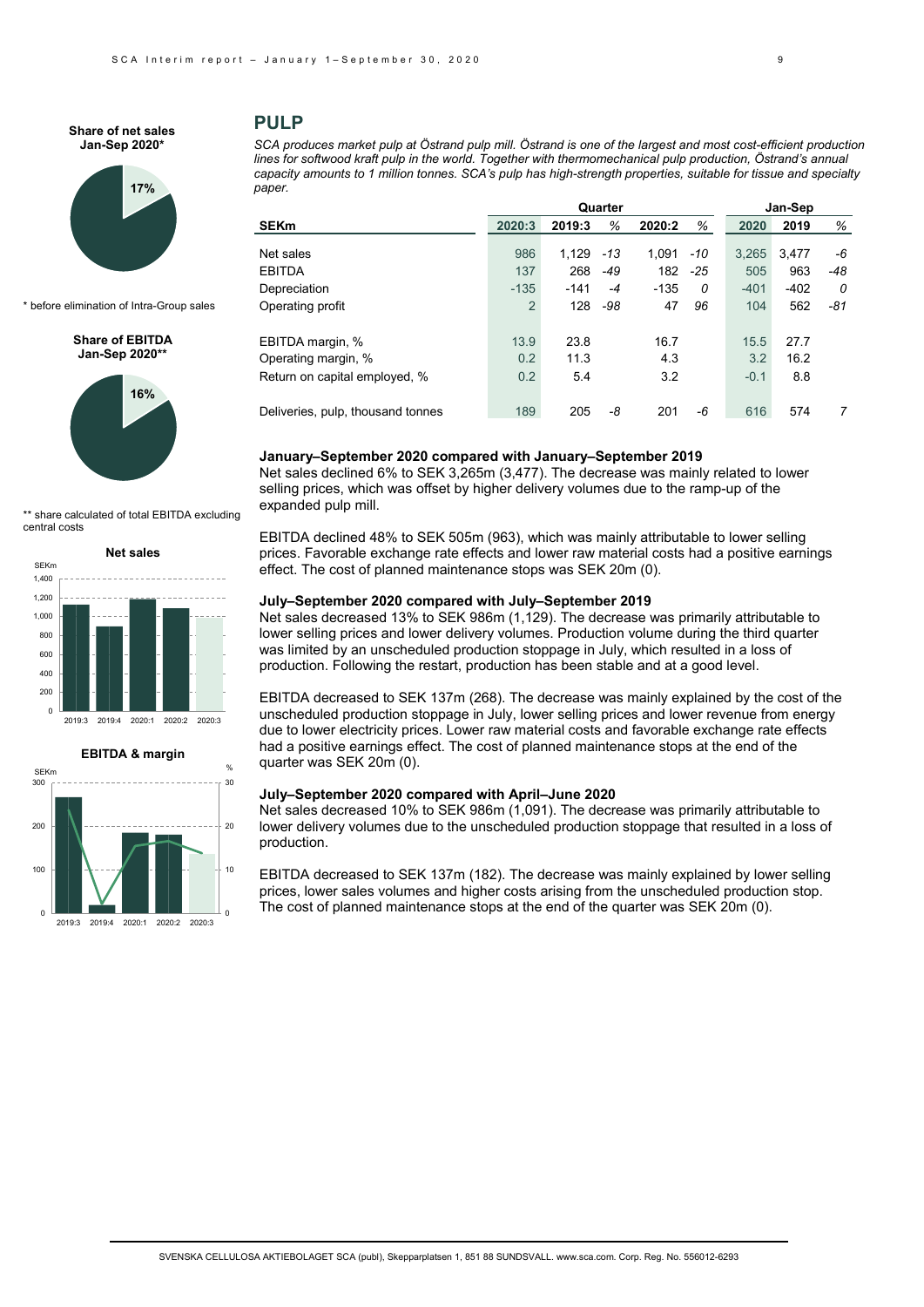#### **Share of net sales Jan-Sep 2020\***



\* before elimination of Intra-Group sales

#### **Share of EBITDA Jan-Sep 2020\*\***



share calculated of total EBITDA excluding central costs





# **PAPER**

*SCA produces kraftliner – paper for corrugated transport packaging – and publication paper for magazines, catalogs and commercial print. SCA is Europe's largest independent producer of kraftliner, with a total capacity of 865,000 tonnes per year. Kraftliner is produced at the paper mills in Munksund, Piteå, and in Obbola, Umeå. Publication paper is produced at the Ortviken paper mill in Sundsvall, with a capacity of 775,000 tonnes per year.*

|                                                                                    |        | Quarter |       | Jan-Sep |    |        |        |       |
|------------------------------------------------------------------------------------|--------|---------|-------|---------|----|--------|--------|-------|
| <b>SEKm</b>                                                                        | 2020:3 | 2019:3  | %     | 2020:2  | %  | 2020   | 2019   | %     |
| Net sales                                                                          | 1.817  | 2,380   | $-24$ | 1,876   | -3 | 5.935  | 7,121  | $-17$ |
| <b>EBITDA</b>                                                                      | 240    | 577     | -58   | 229     | 5  | 848    | 1,682  | -50   |
| Depreciation                                                                       | $-142$ | $-140$  | 1     | $-139$  | 2  | $-425$ | $-417$ | 2     |
| Operating profit                                                                   | 99     | 436     | $-77$ | 89      | 11 | 424    | 1,265  | -66   |
| EBITDA margin, %                                                                   | 13.2   | 24.2    |       | 12.2    |    | 14.3   | 23.6   |       |
| Operating margin, %                                                                | 5.4    | 18.3    |       | 4.7     |    | 7.1    | 17.8   |       |
| Return on capital employed, %                                                      | 6.3    | 24.7    |       | 5.3     |    | 10.1   | 24.3   |       |
| Deliveries, kraftliner, thousand tonnes<br>Deliveries, publication paper, thousand | 197    | 221     | $-11$ | 194     | 2  | 611    | 626    | $-2$  |
| tonnes                                                                             | 136    | 181     | $-25$ | 129     | 5  | 440    | 525    | $-16$ |

# **January–September 2020 compared with January–September 2019**

Net sales declined 17% to SEK 5,935m (7,121). The decrease was primarily related to lower selling prices for kraftliner and publication paper and lower delivery volumes for publication paper.

EBITDA declined 50% to SEK 848m (1,682). The decrease was primarily attributable to lower selling prices for kraftliner and publication paper and lower delivery volumes for publication paper. Lower raw material costs and favorable exchange rate effects had a positive earnings effect. The cost of planned maintenance stops amounted to SEK 110m (63).

#### **July–September 2020 compared with July–September 2019**

Net sales declined 24% to SEK 1,817m (2,380). The decrease was primarily attributable to lower selling prices for publication paper and kraftliner and lower delivery volumes for publication paper.

EBITDA amounted to SEK 240m (577), a decrease of 58%. The decrease was primarily attributable to lower selling prices and a 25% drop in delivery volumes for publication paper, which resulted in lower fixed cost coverage. The cost of planned maintenance stops was SEK 42m (0).

# **July–September 2020 compared with April–June 2020**

Net sales declined 3% to SEK 1,817m (1,876). The decrease was primarily attributable to lower selling prices for kraftliner and publication paper and negative exchange rate effects, which was somewhat offset by slightly higher delivery volumes.

EBITDA amounted to SEK 240m (229), an increase of 5%. The increase was primarily attributable to lower raw material costs and lower costs for maintenance stops of SEK 42m (68), which were offset by lower selling prices.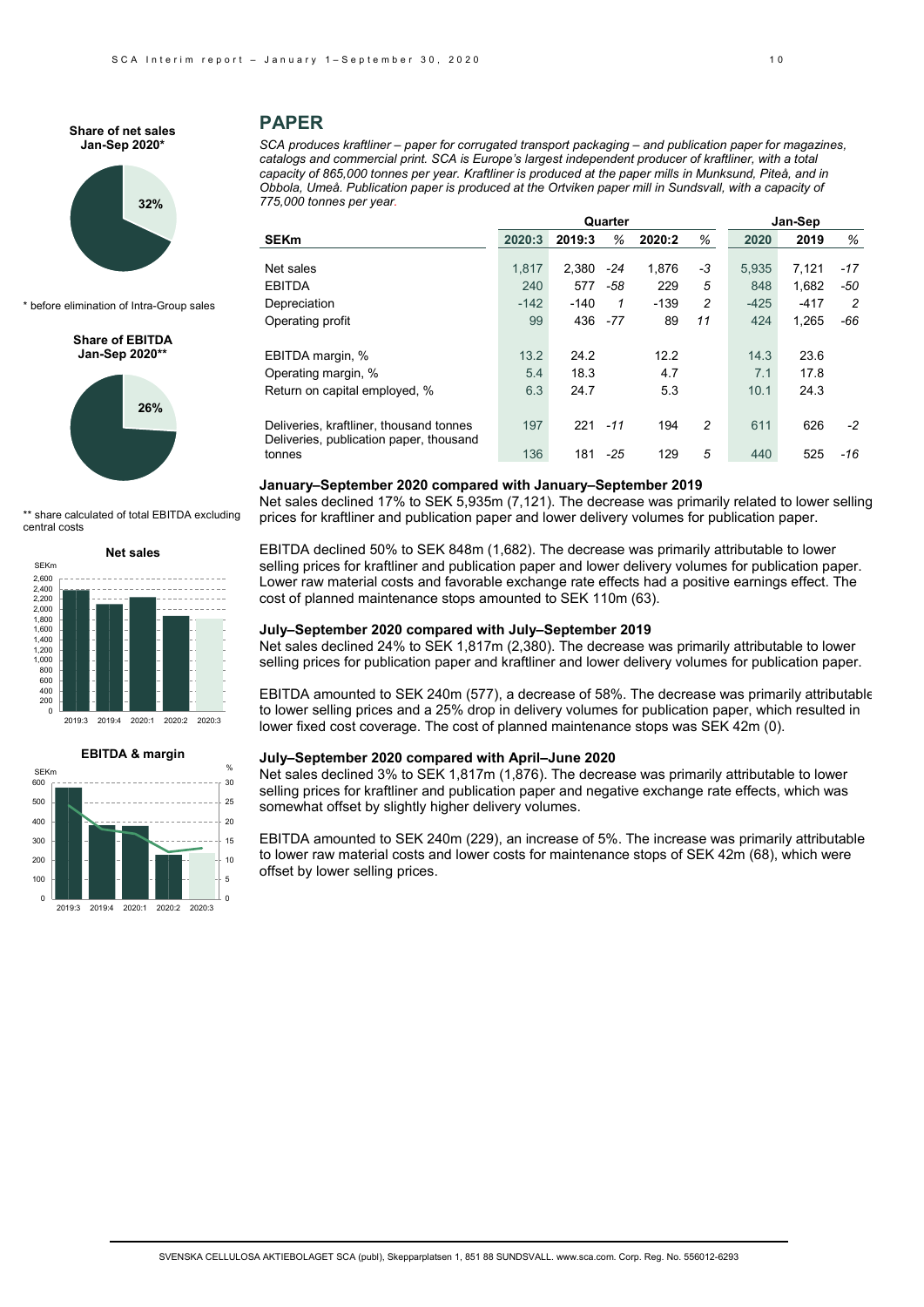# **RENEWABLE ENERGY**

SCA's forest assets and industrial operations provide the company with significant potential to develop new business opportunities in the field of renewable energy. Greater value creation from by-products from the forest and industry create conditions for profitable and sustainable growth.

SCA is now one of Europe's largest producers of forest-based bioenergy, with a total production of about 11.9 TWh per year. In Sweden, SCA has three pellets factories that have an annual production capacity of 300,000 tonnes.

The expanded pulp mill in Östrand will produce 1.2 TWh of green electricity, corresponding to almost 1% of Sweden's total electricity production. The mill is self-sufficient in electricity and the surplus of 0.5 TWh is sold on the electricity market.

SCA leases out land for wind power production. At the end of the third quarter of 2020, 538 wind turbines were operating on SCA's land with an annual production capacity of 5.1 TWh, equivalent to about 20% of Sweden's total wind power production. Together with previously agreed but not yet completed projects, production on SCA's land is expected to increase to 8.0 TWh by 2022.

SCA also develops products for the next-generation of biofuels and green chemicals.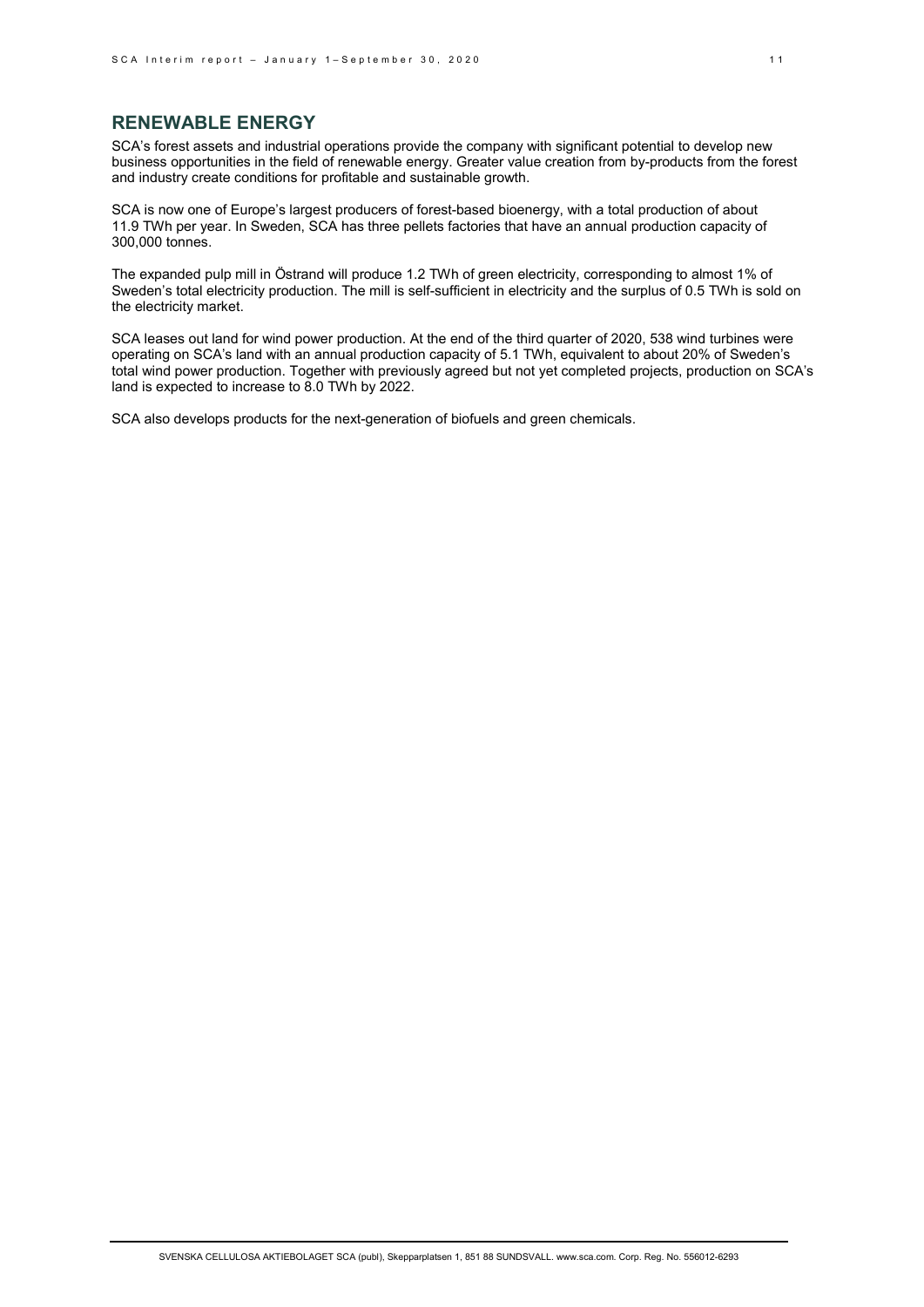# **SHARE DISTRIBUTION**

| <b>September 30, 2020</b>   | Class A    | Class B     | Total       |
|-----------------------------|------------|-------------|-------------|
| Registered number of shares | 64.587.672 | 637.754.817 | 702,342,489 |

At the end of the period, the proportion of Class A shares was 9.2%. No change was made to Class A and Class B shares during the first three quarters. The total number of votes in the company amounts to 1,283,631,537.

# **FUTURE REPORTS**

• The year-end report will be published on January 29, 2021.

# **CAPITAL MARKETS DAY**

SCA is holding a capital market day in Galtström in Sundsvall, Sweden, on December 3, 2020. The presentations will be webcast at [www.sca.com](http://www.sca.com/) from 08:30 to approximately 12:00 CET.

# **INVITATION TO PRESS CONFERENCE ON INTERIM REPORT FOR THE THIRD QUARTER OF 2020**

Members of the media and analysts are hereby invited to attend a press conference where this interim report will be presented by the President and CEO, Ulf Larsson, and CFO, Toby Lawton.

Time: Friday, October 30, 2020 at 10:00 a.m.

Venue: Kreugersalen, Tändstickspalatset, Västra Trädgårdsgatan 15 in Stockholm, Sweden.

The press conference will be webcast live a[t www.sca.com.](http://www.sca.com/) It is also possible to participate by telephone by calling:

| Sweden: | +46 (0)8 5069 2180 |
|---------|--------------------|
| UK:     | +44 (0)2071 928000 |
| US:     | +1 631 510 7495    |

Specify "SCA" or the conference ID: 1789554.

#### **For further information, please contact**

Toby Lawton, CFO, +46 (0)60 19 31 09 Josefine Bonnevier, Investor Relations Director, +46 (0)60 19 33 90

#### **Please note**:

This is information that SCA is obliged to make public pursuant to the EU Market Abuse Regulation and the Securities Markets Act. This report has been prepared in both Swedish and English versions. In case of variations in the content between the two versions, the Swedish version shall govern. The information was submitted for publication, through the agency of the contact person set out below, on October 30, 2020 at 8:00 a.m. CET. The report has not been reviewed by the company's auditors.

Björn Lyngfelt, Vice President, Communications, +46 (0)70 626 82 23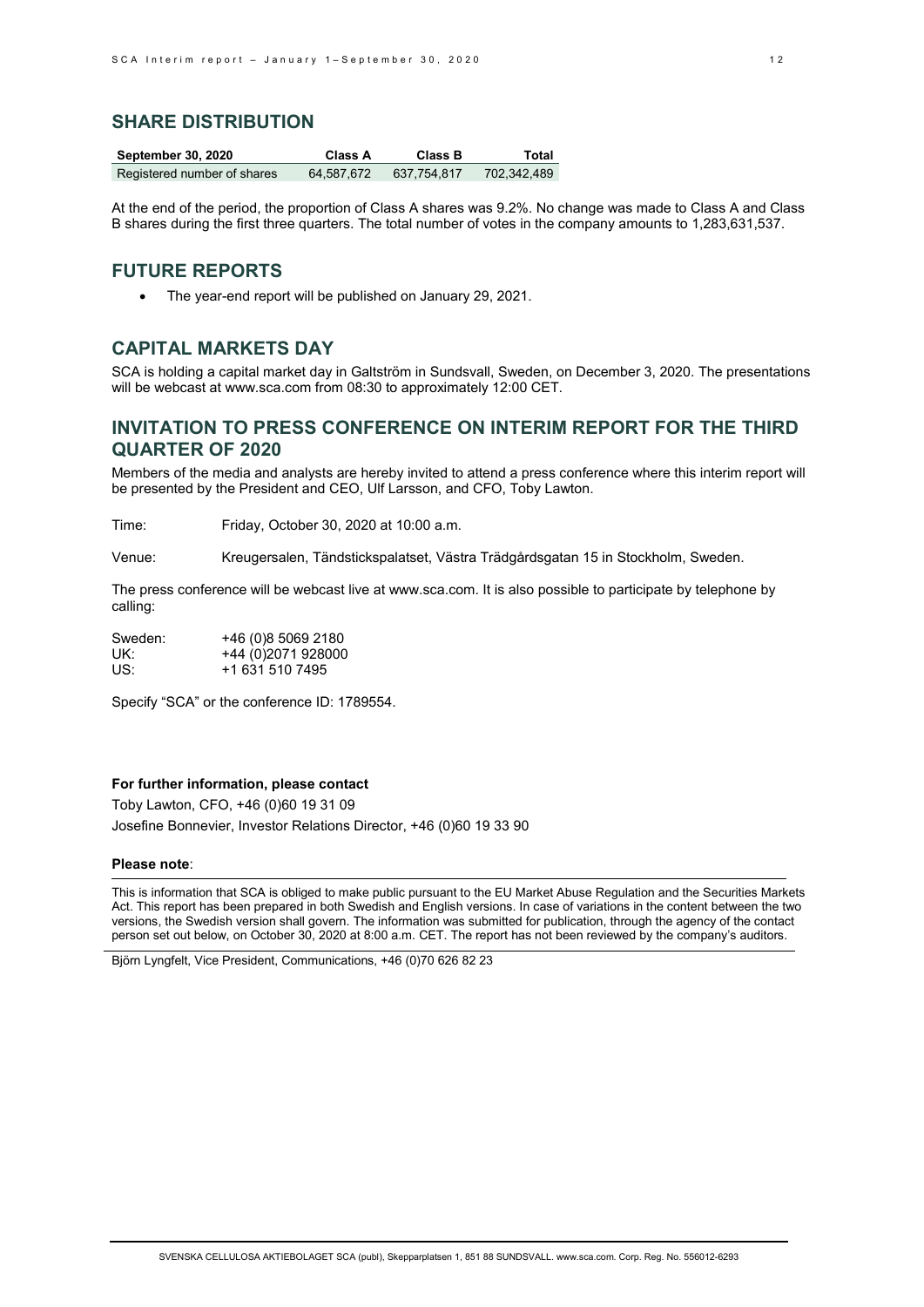# **CONSOLIDATED STATEMENT OF PROFIT OR LOSS**

|                                      |          | Quarter  | Jan-Sep |          |        |          |          |        |
|--------------------------------------|----------|----------|---------|----------|--------|----------|----------|--------|
| <b>SEKm</b>                          | 2020:3   | 2019:3   | %       | 2020:2   | ℅      | 2020     | 2019     | $\%$   |
| Net sales                            | 4,338    | 4,975    | $-13$   | 4,687    | $-7$   | 13,818   | 15,279   | $-10$  |
| Other income                         | 385      | 570      | $-32$   | 363      | 6      | 1,259    | 1,593    | $-21$  |
| Change in inventories                | $-293$   | $-54$    |         | $-42$    |        | $-591$   | 190      |        |
| Change in value in biological assets | 308      | 208      | 48      | 238      | 29     | 879      | 494      | 78     |
| Raw materials and consumables        | $-1.614$ | $-1.905$ | $-15$   | $-1,777$ | -9     | $-5,117$ | $-5.799$ | $-12$  |
| Personnel costs                      | $-1,167$ | $-685$   | 70      | $-804$   | 45     | $-2,758$ | $-2,259$ | 22     |
| Other external costs                 | $-2,052$ | $-1,746$ | 18      | $-1,661$ | 24     | $-5,556$ | $-5,237$ | 6      |
| Share of profits of associates       | 7        | 1        |         | -3       |        | 9        | 2        |        |
| <b>EBITDA</b>                        | $-88$    | 1.364    | $-106$  | 1,001    | $-109$ | 1.943    | 4,264    | $-54$  |
| Depreciation and impairment          | $-1,079$ | $-409$   | 164     | $-401$   | 169    | $-1,882$ | $-1,198$ | 57     |
| <b>Operating profit</b>              | $-1,167$ | 955      | $-222$  | 600      | $-295$ | 61       | 3,066    | -98    |
| <b>Financial items</b>               | $-28$    | $-26$    |         | $-31$    |        | $-83$    | $-101$   |        |
| Profit before tax                    | $-1,195$ | 929      | $-229$  | 569      | $-310$ | $-22$    | 2,965    | $-101$ |
| Tax                                  | 237      | $-172$   |         | $-110$   |        | 6        | $-596$   |        |
| Net Profit for the period            | $-958$   | 757      | $-227$  | 459      | $-309$ | $-16$    | 2,369    | $-101$ |
| Earnings per share SEK $^1$          | $-1.36$  | 1.08     |         | 0.65     |        | $-0.02$  | 3.37     |        |
|                                      |          |          |         |          |        |          |          |        |
| Earnings attributable to:            |          |          |         |          |        |          |          |        |
| Owners of the parent                 | $-958$   | 757      |         | 459      |        | $-16$    | 2,369    |        |
|                                      |          |          |         |          |        |          |          |        |
| Average no. of shares, millions      | 702.3    | 702.3    |         | 702.3    |        | 702.3    | 702.3    |        |
|                                      |          |          |         |          |        |          |          |        |
| Margins (%)                          |          |          |         |          |        |          |          |        |
| <b>EBITDA</b> margin                 | $-2.0$   | 27.4     |         | 21.3     |        | 14.1     | 27.9     |        |
| Operating margin                     | $-26.9$  | 19.2     |         | 12.8     |        | 0.4      | 20.1     |        |
| Net margin                           | $-22.1$  | 15.2     |         | 9.8      |        | $-0.1$   | 15.5     |        |

<sup>1</sup> There are no dilution effects.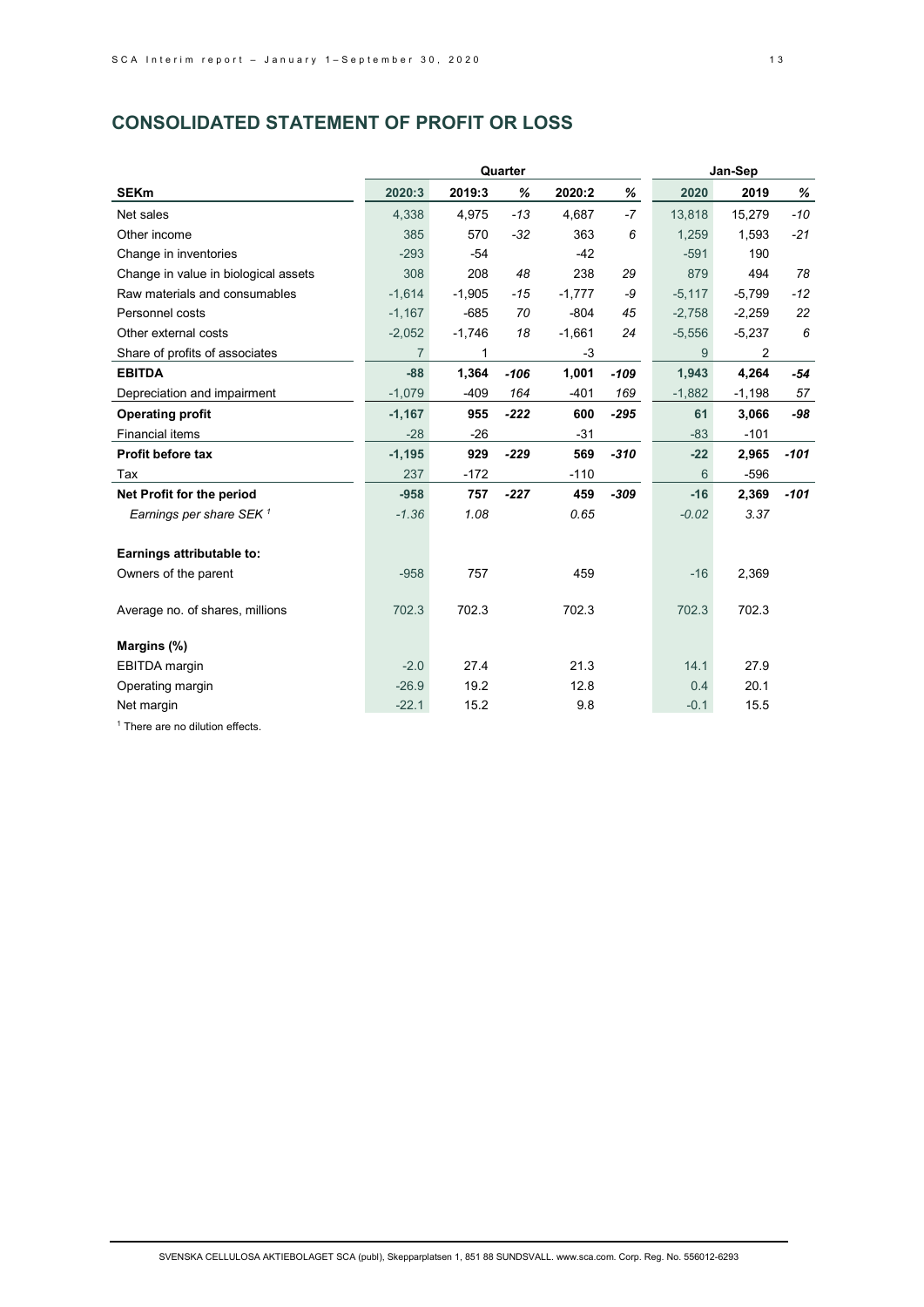# **CONSOLIDATED STATEMENT OF COMPREHENSIVE INCOME**

|                                                                                     |        |        |        | Jan-Sep |        |  |
|-------------------------------------------------------------------------------------|--------|--------|--------|---------|--------|--|
| <b>SEKm</b>                                                                         | 2020:3 | 2019:3 | 2020:2 | 2020    | 2019   |  |
| Profit for the period                                                               | $-958$ | 757    | 459    | $-16$   | 2,369  |  |
| Other comprehensive income for the period:                                          |        |        |        |         |        |  |
| Items that may not be reclassified to the income statement                          |        |        |        |         |        |  |
| Change of value land assets                                                         | 181    |        | 533    | 714     |        |  |
| Result from Equity investments recognized at fair value                             |        |        |        |         | $-2$   |  |
| Revaluation of defined benefit pension plans                                        | 394    | 55     | 70     | $-108$  | 91     |  |
| Income tax attributable to components of other comprehensive income                 | $-118$ | $-13$  | $-125$ | $-125$  | $-18$  |  |
| <b>Total</b>                                                                        | 457    | 42     | 478    | 481     | 71     |  |
| Items that have been or may be reclassified subsequently to the<br>income statement |        |        |        |         |        |  |
| Cash flow hedges                                                                    | 99     | $-51$  | 295    | $-51$   | $-256$ |  |
| Hedge cost                                                                          | 1      |        | 33     | 27      |        |  |
| Translation differences in foreign operations                                       | 6      | 16     | $-75$  | 3       | 35     |  |
| Income tax attributable to components of other comprehensive income                 | $-21$  | 11     | $-67$  | 5       | 53     |  |
| <b>Total</b>                                                                        | 85     | -24    | 186    | $-16$   | $-168$ |  |
| Other comprehensive income for the period, net of tax                               | 542    | 18     | 664    | 465     | -97    |  |
| Total comprehensive income for the period                                           | $-416$ | 775    | 1,123  | 449     | 2,272  |  |
| Total comprehensive income attributable to:                                         |        |        |        |         |        |  |
| Owners of the parent                                                                | $-416$ | 775    | 1,123  | 449     | 2,272  |  |
| Non-controlling interests                                                           |        | 0      |        |         | 0      |  |

# **CONSOLIDATED STATEMENT OF CHANGES IN EQUITY**

|                                                                    |          | Jan-Sep  |
|--------------------------------------------------------------------|----------|----------|
| <b>SEKm</b>                                                        | 2020     | 2019     |
| Attributable to owners of the parent                               |          |          |
| Value, January 1                                                   | 68,510   | 39,062   |
| Total comprehensive income for the period                          | 449      | 2,272    |
| Cash flow hedge transferred at cost of hedged investments          | 15       | $-21$    |
| Tax on cash flow hedge transferred at cost of hedged investments   | $-3$     | 4        |
| Cash dividend                                                      |          | $-1,229$ |
| Acquisition of non-controlling interests                           | 0        | $\Omega$ |
| Remeasurement effect upon acquisition of non-controlling interests | -1       | $-1$     |
| Value, September 30                                                | 68,970   | 40,087   |
| Non-controlling interests                                          |          |          |
| Value, January 1                                                   | $\Omega$ |          |
| Total comprehensive income for the period                          |          |          |
| Acquisition of non-controlling interests                           | 0        | 0        |
| Value, September 30                                                |          | 0        |
| <b>Total equity, value September 30</b>                            | 68,970   | 40,087   |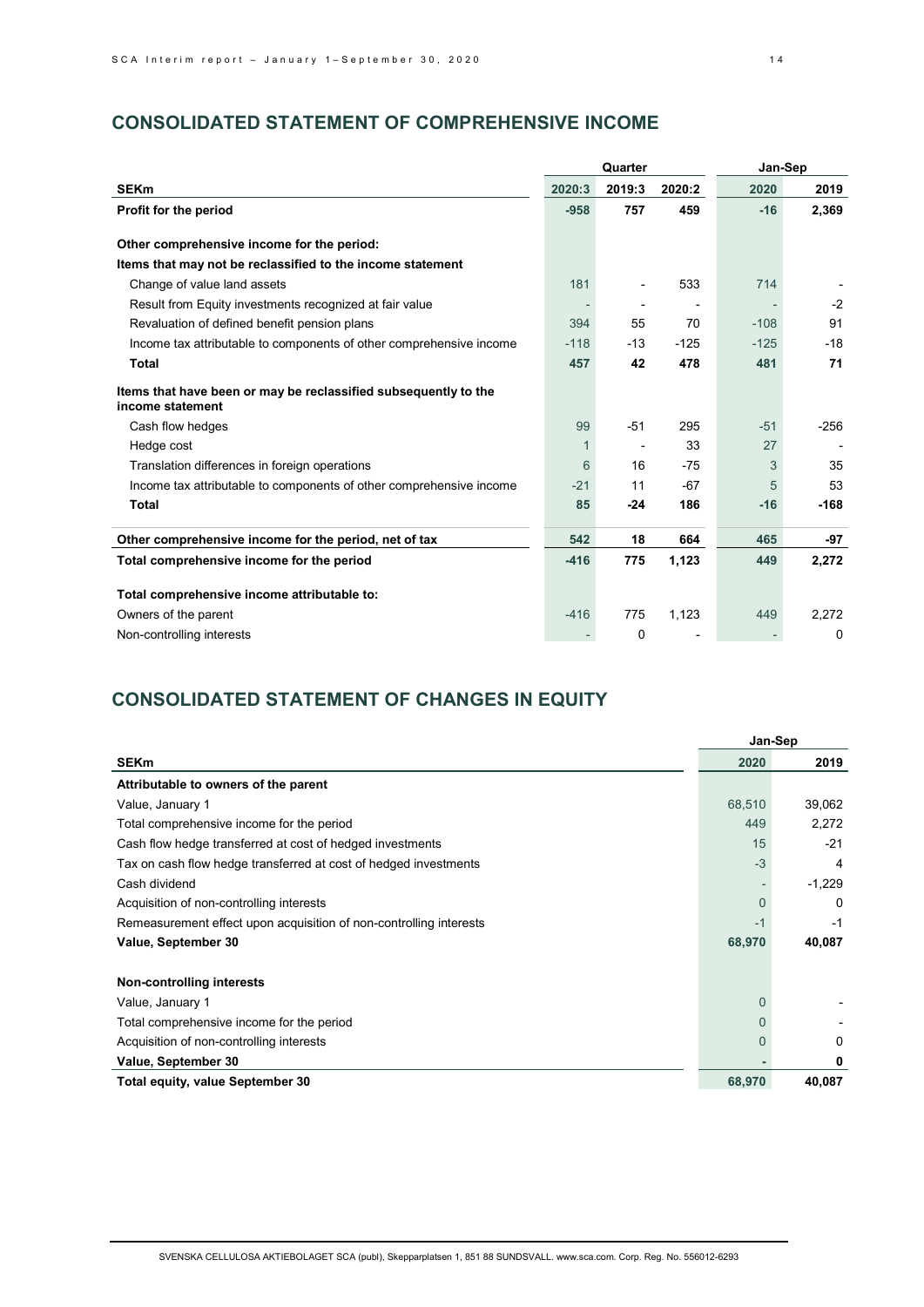# **CONDENSED CONSOLIDATED BALANCE SHEET**

| <b>SEKm</b>                                 | Sep 30, 2020 | Dec 31, 2019 |
|---------------------------------------------|--------------|--------------|
| <b>ASSETS</b>                               |              |              |
| <b>Non-current assets</b>                   |              |              |
| Goodwill and other intangible assets        | 316          | 211          |
| Buildings, land, machinery and equipment    | 18,346       | 18,184       |
| Forest assets                               | 71,537       | 69,682       |
| whereof land assets                         | 20,926       | 20,170       |
| whereof biological assets                   | 50,611       | 49,512       |
| Right-of-use assets                         | 771          | 841          |
| Other non-current assets                    | 1,117        | 1,468        |
| <b>Total non-current assets</b>             | 92,087       | 90,386       |
| <b>Current assets</b>                       |              |              |
| Inventories                                 | 4,326        | 5,014        |
| Trade receivables                           | 2,425        | 2,313        |
| Other current receivables                   | 828          | 898          |
| Cash and cash equivalents                   | 2,306        | 454          |
| <b>Total current assets</b>                 | 9,885        | 8,679        |
| <b>Total assets</b>                         | 101,972      | 99,065       |
| <b>EQUITY AND LIABILITIES</b>               |              |              |
| <b>Equity</b>                               |              |              |
| <b>Owners of the Parent</b>                 |              |              |
| Share capital                               | 2,350        | 2,350        |
| Share premium                               | 6,830        | 6,830        |
| Reserves                                    | 15,255       | 14,693       |
| Retained earnings                           | 44,535       | 44,637       |
|                                             |              |              |
| <b>Non-controlling interests</b>            |              | 0            |
| <b>Total equity</b>                         | 68,970       | 68,510       |
| <b>Non-current liabilities</b>              |              |              |
| Non-current financial liabilities           | 8,478        | 5,888        |
| Provisions for pensions                     | 308          | 522          |
| Deferred tax liabilities                    | 15,791       | 15,780       |
| Other non-current liabilities               | 161          | 161          |
| <b>Total non-current liabilities</b>        | 24,738       | 22,351       |
| <b>Current liabilities</b>                  |              |              |
|                                             |              |              |
| <b>Current financial liabilities</b>        | 2,531        | 3,730        |
| Trade payables<br>Other current liabilities | 3,514        | 3,336        |
| <b>Total current liabilities</b>            | 2,219        | 1,138        |
|                                             | 8,264        | 8,204        |
| <b>Total liabilities</b>                    | 33,002       | 30,555       |
| <b>Total liabilities and equity</b>         | 101,972      | 99,065       |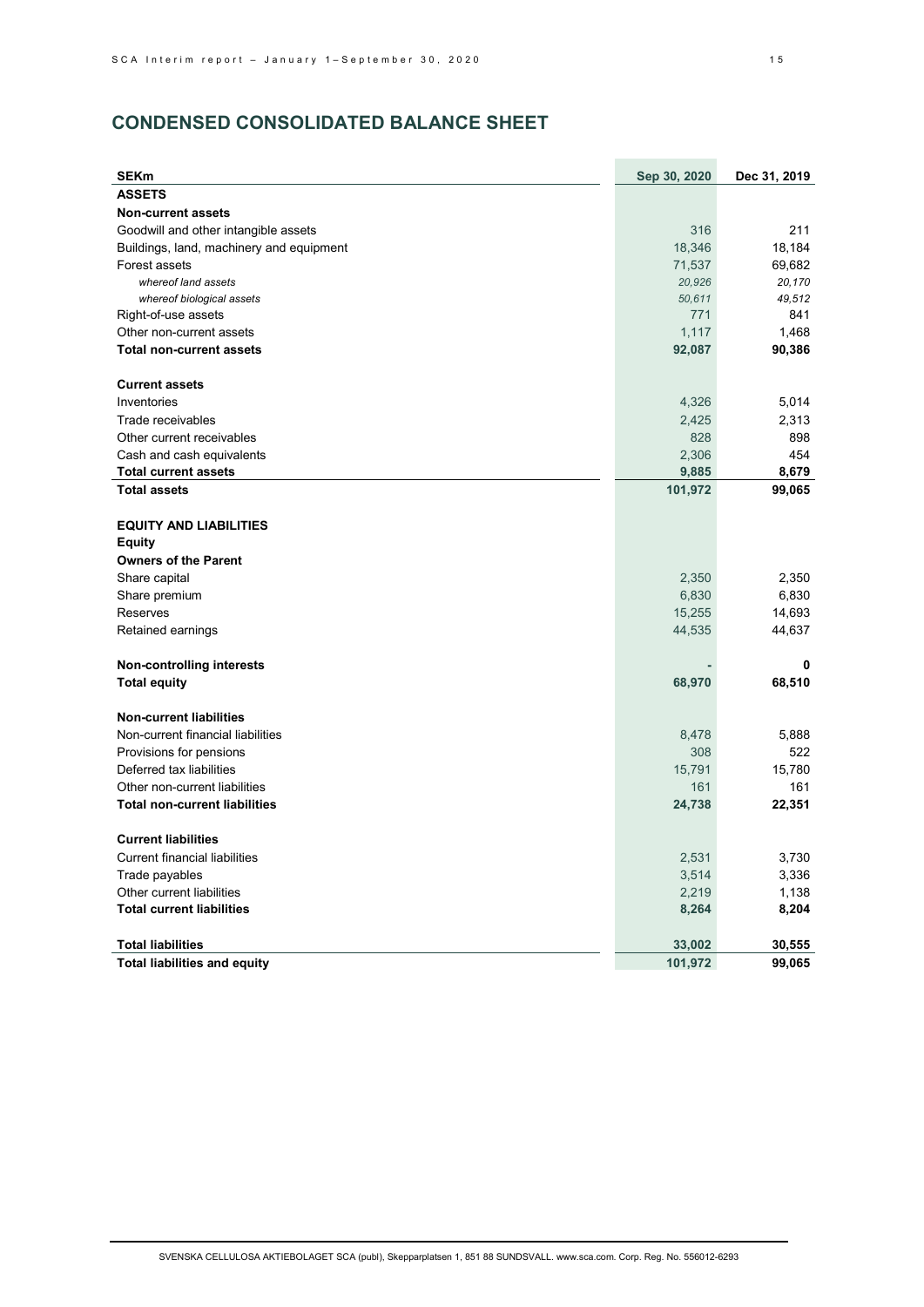# **CONSOLIDATED CASH FLOW STATEMENT**

|                                                                                         | Jan-Sep        |          |
|-----------------------------------------------------------------------------------------|----------------|----------|
| <b>SEKm</b>                                                                             | 2020           | 2019     |
| <b>Operating activities</b>                                                             |                |          |
| Profit before tax                                                                       | $-22$          | 2,965    |
| Adjustment for non-cash items <sup>1</sup>                                              | 1,761          | 362      |
| Paid tax                                                                                | $-86$          | $-464$   |
| Cash flow from operating activities before changes in working capital                   | 1,653          | 2,863    |
| Cash flow from changes in working capital                                               |                |          |
| Change in inventories                                                                   | 677            | -386     |
| Change in operating receivables                                                         | $-102$         | -98      |
| Change in operating liabilities                                                         | 282            | 159      |
| Cash flow from operating activities                                                     | 2,510          | 2,538    |
| <b>Investing activities</b>                                                             |                |          |
| Acquisitions                                                                            | $\overline{0}$ | -857     |
| <b>Divestments</b>                                                                      | $\Omega$       | 370      |
| Current capital expenditures in non-current assets, net                                 | $-853$         | $-704$   |
| Strategic capital expenditures in non-current assets                                    | $-1,157$       | $-362$   |
| Acquisition of financial asset                                                          | $-11$          | $-26$    |
| Cash flow from investing activities                                                     | $-2,021$       | $-1,579$ |
|                                                                                         |                |          |
| <b>Financing activities</b>                                                             |                |          |
| Loans raised                                                                            | 3,915          | 1,181    |
| Amortization of loans                                                                   | $-2,392$       | $-1,068$ |
| Amortization of loans, leasing                                                          | $-149$         |          |
| <b>Dividend</b>                                                                         |                | $-1,229$ |
| Cash flow from financing activities                                                     | 1,374          | $-1,116$ |
| Net cash flow for the period                                                            | 1,863          | -157     |
| Cash and cash equivalents at the beginning of the period                                | 454            | 648      |
| Translation differences in cash and cash equivalents                                    | -11            | 16       |
| Cash and cash equivalents at the end of the period                                      | 2,306          | 507      |
|                                                                                         |                |          |
| Cash flow from operating activities per share SEK                                       | 3.57           | 3.61     |
| <sup>1</sup> Depreciation/amortization and impairment of non-current assets             | 1,881          | 1,199    |
| Fair-value measurement of biological assets                                             | $-879$         | -494     |
| Gains/loss on assets sales and swaps of assets                                          | $-3$           | $-26$    |
| Unpaid costs related to due to discontinuation of publication paper operations<br>Other | 803<br>$-41$   | $-317$   |
| Total                                                                                   | 1,761          | 362      |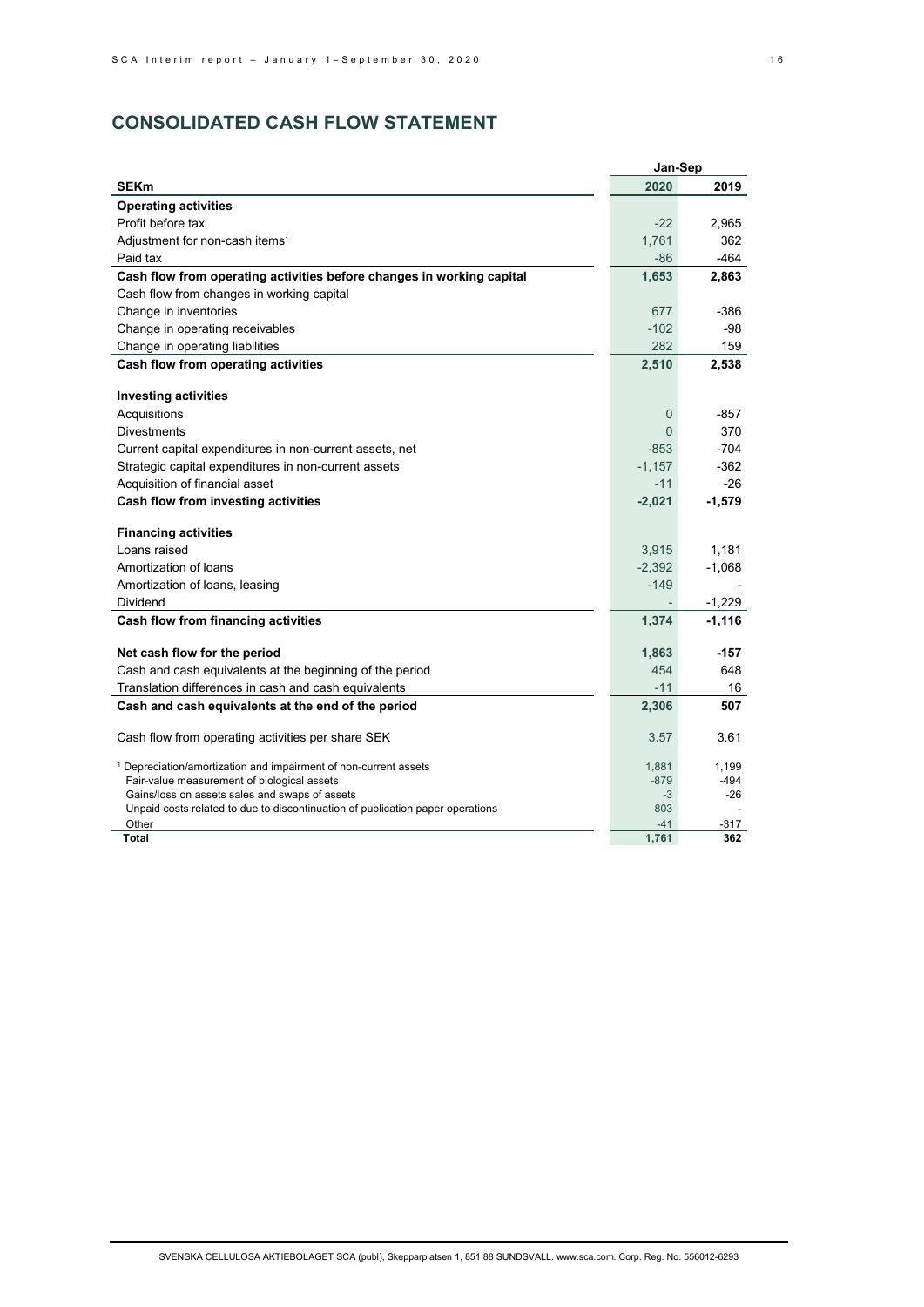# **INCOME STATEMENT PARENT COMPANY**

|                          |        | Jan-Sep |
|--------------------------|--------|---------|
| <b>SEKm</b>              | 2020   | 2019    |
| Other operating income   | 192    | 194     |
| Other operating expenses | $-127$ | $-138$  |
| Personnel costs          | $-81$  | -66     |
| <b>EBITDA</b>            | $-16$  | $-10$   |
| Depreciation             | $-65$  | -65     |
| <b>Operating profit</b>  | $-81$  | $-75$   |
| Financial items          | 21     | 68      |
| Profit before tax        | $-60$  | $-7$    |
| Appropriations and tax   | 352    | 1,259   |
| Profit for the period    | 292    | 1,252   |

Other operating income was mainly related to remuneration for the granting of felling rights for the Parent Company's forest land.

# **BALANCE SHEET PARENT COMPANY**

| <b>SEKm</b>                              | Sep 30, 2020 | Dec 31, 2019 |
|------------------------------------------|--------------|--------------|
| Tangible non-current assets              | 8,708        | 8,641        |
| Financial non-current assets             | 9,668        | 9,681        |
| <b>Total non-current assets</b>          | 18,376       | 18,322       |
| <b>Current assets</b>                    | 14,609       | 12,563       |
| <b>Total assets</b>                      | 32,985       | 30,885       |
|                                          |              |              |
| Restricted equity                        | 11,373       | 11,373       |
| Non-restricted equity                    | 8,843        | 8,551        |
| <b>Total equity</b>                      | 20,216       | 19,924       |
| Provisions                               | 1,590        | 1,594        |
| Non-current liabilities                  | 7,862        | 5,236        |
| <b>Current liabilities</b>               | 3,317        | 4,131        |
| Total equity, provisions and liabilities | 32,985       | 30,885       |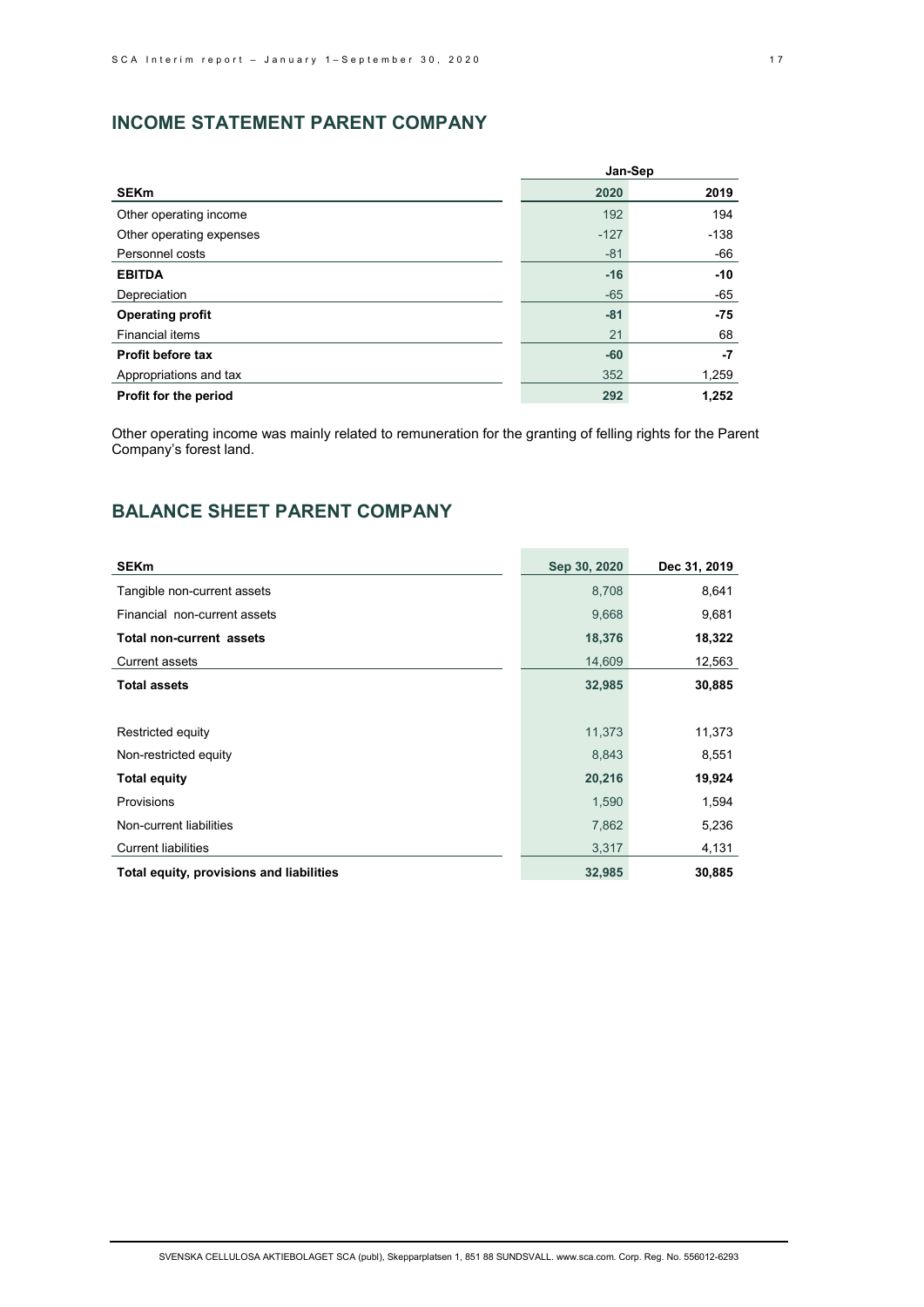# **NOTES**

# **1. ACCOUNTING PRINCIPLES**

This interim report has been prepared in accordance with IAS 34 and recommendation RFR 1 of the Swedish Financial Reporting Board, and with regards to the Parent Company, RFR 2. The accounting principles are described in detail in SCA's 2019 Annual Report.

The definition of business acquisitions in IFRS 3 Business acquisitions has been changed. The criteria for classifying an acquisition as a business acquisition is that it must contain at least an input and a substantive process that together obviously make a significant contribution to the ability to create output. The change in IFRS 3 had no impact on the Group's interim report, but may affect future periods if the Group makes acquisitions.

Several amendments and interpretations apply for the first time from 2020, but they are not judged to have any material impact on the Group's interim report.

# **2. REVENUE FROM CONTRACTS WITH CUSTOMERS**

|                       | Jan-Sep |        |  |
|-----------------------|---------|--------|--|
| <b>SEKm</b>           | 2020    | 2019   |  |
| Sweden                | 2,053   | 1,914  |  |
| EU excluding Sweden   | 7,860   | 9.154  |  |
| <b>Rest of Europe</b> | 1.010   | 1,037  |  |
| Rest of world         | 2.895   | 3.174  |  |
| <b>Total Group</b>    | 13,818  | 15,279 |  |

# **3. FOREST VALUATION**

### **Accounting principles**

The accounting principles for forest assets are described in detail on page 105, Note D3, of SCA's 2019 Annual Report.

# **Key assessments and assumptions**

SCA has based its valuation of forest assets in Sweden on forest transactions in the areas where SCA owns forest assets. The calculated market prices comprise a weighted average based on forest transactions over the most recent three-year period. On September 30, the market price was SEK 281/m<sup>3</sup>fo. The market price for 2019 was SEK 276/m<sup>3</sup>fo.

SCA carried out a new forest survey in Sweden in 2019. As part of the new survey, a new estimate was drawn up and established for the forest portfolio's timber volume.

At December 31, 2020, the expected total timber volume is estimated at approximately 256 million m<sup>3</sup>fo, of which about 3 million m<sup>3</sup>fo in the Baltic states. The change in value as a result of changes in market prices and estimated annual volume growth is accrued over the course of the year.

The new forest survey also resulted in a new harvesting calculation. Higher growth gives greater long-term harvesting potential. Annual harvesting will gradually increase from about 4.3 million  $m^3$ sub in 2020 to 5.4 million  $m<sup>3</sup>$ sub in 2025.

#### **Forest assets**

| <b>SEKm</b>                                | Sep 30, 2020 | Dec 31, 2019 |
|--------------------------------------------|--------------|--------------|
| Forest assets in Sweden <sup>1</sup>       | 70.498       | 68.723       |
| Forest assets in the Baltics <sup>2</sup>  | 1.039        | 959          |
| Totalt value of forest assets <sup>3</sup> | 71,537       | 69.682       |
| Deferred tax on forest assets              | 14.366       | 13.977       |

<sup>1</sup> The fair value of SCA's forest assets in Sweden is based on a timber volume of 253 million m<sup>3</sup>fo at the end of the year, multiplied by the market price of SEK 281/m<sup>3</sup>fo. At September 30 approximately 75% of the expected annual change in value is reported.

 $2$  The fair value of forest assets acquired in the Baltics has been assessed to correspond to the acquisition price.

<sup>3</sup> The total change in value at September 30, 2020 amounted to SEK 1,855m whereof SEK 879m constitutes the change in value of biological xassets.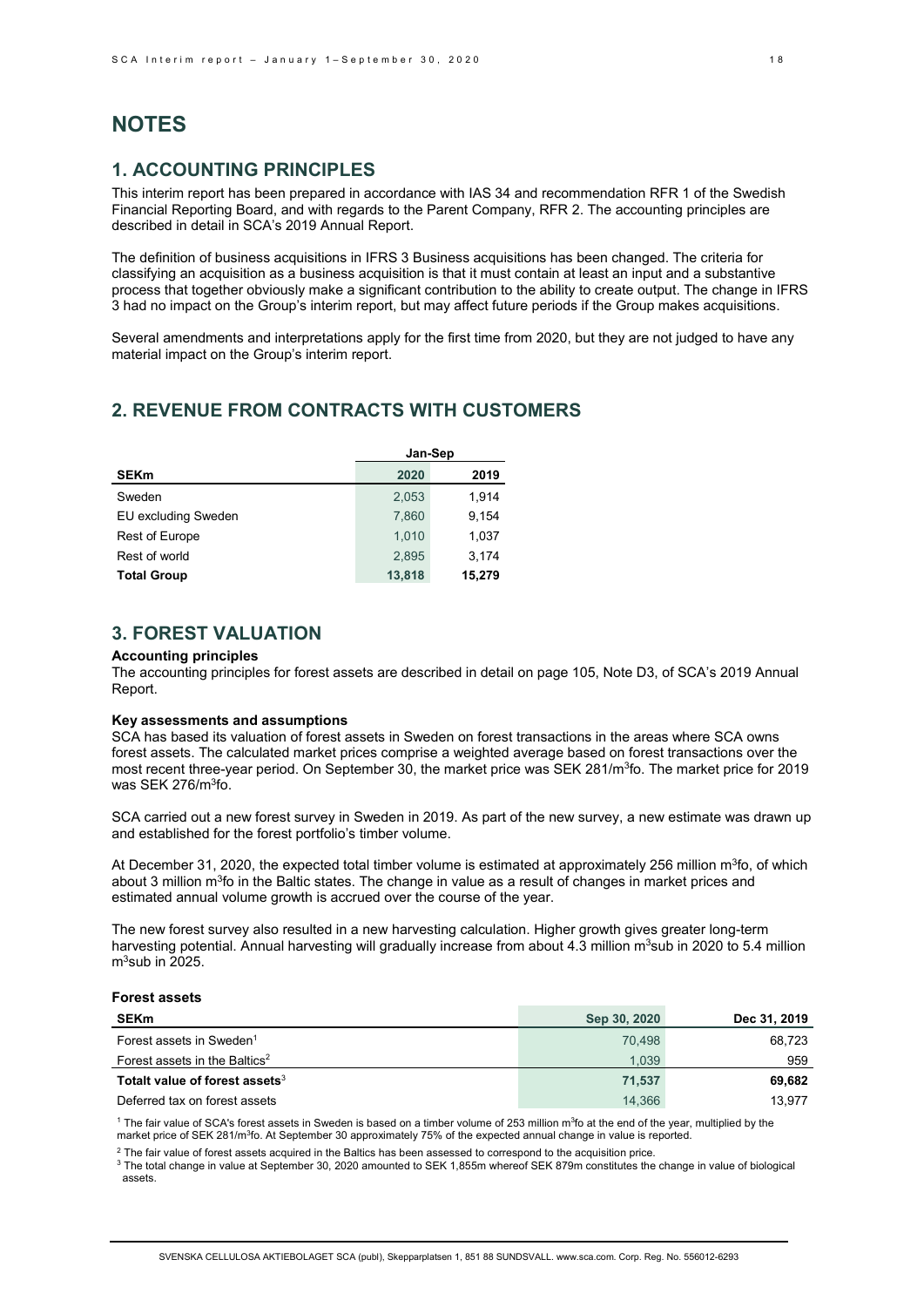The change in value of biological assets was based on market statistics and discounted cash flows. When establishing the change in value of biological assets, the same valuation model was used as in the past with a required return of 3.5% (3.6) after tax. The change in value of biological assets was SEK 879m at September 30, 2020.

The value of land assets constitutes the residual amount between the total value in accordance with market price based on forest transactions and the value of the biological assets. At September 30, 2020, the change in value pertaining to land amounted to SEK 714m and is recognized as other comprehensive income and does not impact profit for the year.

# **4. OTHER CURRENT LIABILITIES AND PROVISIONS**

#### **Accounting principles**

Provisions are recognized in the consolidated balance sheet when there is a legal or informal obligation arising from events that have occurred and it is probable that payments will be required to settle the obligation. It must also be possible to reliably estimate the amount to be paid. The provision is valued at the present value of the anticipated future expenditure to settle the obligation.

A provision for restructuring measures is recognized when the Group has established a detailed plan and either implementation has begun or the main features of the measures have been communicated to the parties involved. Restructuring costs include, for example, costs for plant closures, impairment of production machinery or costs for personnel reductions.

#### **Other provisions**

| <b>SEKm</b>         | Effencieny<br>programs   | Environment | <b>Discontinuation</b>   | Other | <b>Total</b> |
|---------------------|--------------------------|-------------|--------------------------|-------|--------------|
| Value, January 1    |                          | 55          | $\overline{\phantom{0}}$ | 56    | 115          |
| <b>Provisions</b>   | $\overline{\phantom{a}}$ | 28          | 870                      |       | 900          |
| <b>Utilization</b>  | - 1                      | $-28$       | $\overline{\phantom{a}}$ | -29   | -58          |
| Value, September 30 |                          | 55          | 870                      | 29    | 957          |

SCA resolved in September to discontinue the publication paper operations in Ortviken. Approximately 800 employees are affected, primarily at the Ortviken paper mill but also in other parts of SCA's operations. The paper machines are expected to close sequentially during the first quarter of 2021.

The discontinuation entails provisions arising from non-recurrent costs of SEK 870m, of which just over half pertain to personnel costs and almost 20% demolition costs at the Ortviken paper mill. The provisions are recognized in the segment Other.

# **5. RISKS AND UNCERTAINTIES**

SCA's risk exposure and risk management are described on pages 64-68 of SCA's 2019 Annual Report.

Health and safety are always a top priority at SCA, which is also the case during this challenging time with the coronavirus pandemic. So far, there has been limited impact on production and deliveries of SCA's products. The company is actively working to monitor inventory levels, secure the delivery and distribution chain and to ensure cash flow. The main negative impact of the pandemic was felt in the publication paper product category. There remains significant uncertainty and the pandemic may impact SCA's future earnings (see page 5).

# **6. RELATED PARTY TRANSACTIONS**

No transactions took place between SCA and related parties with any material impact on the company's financial position or results.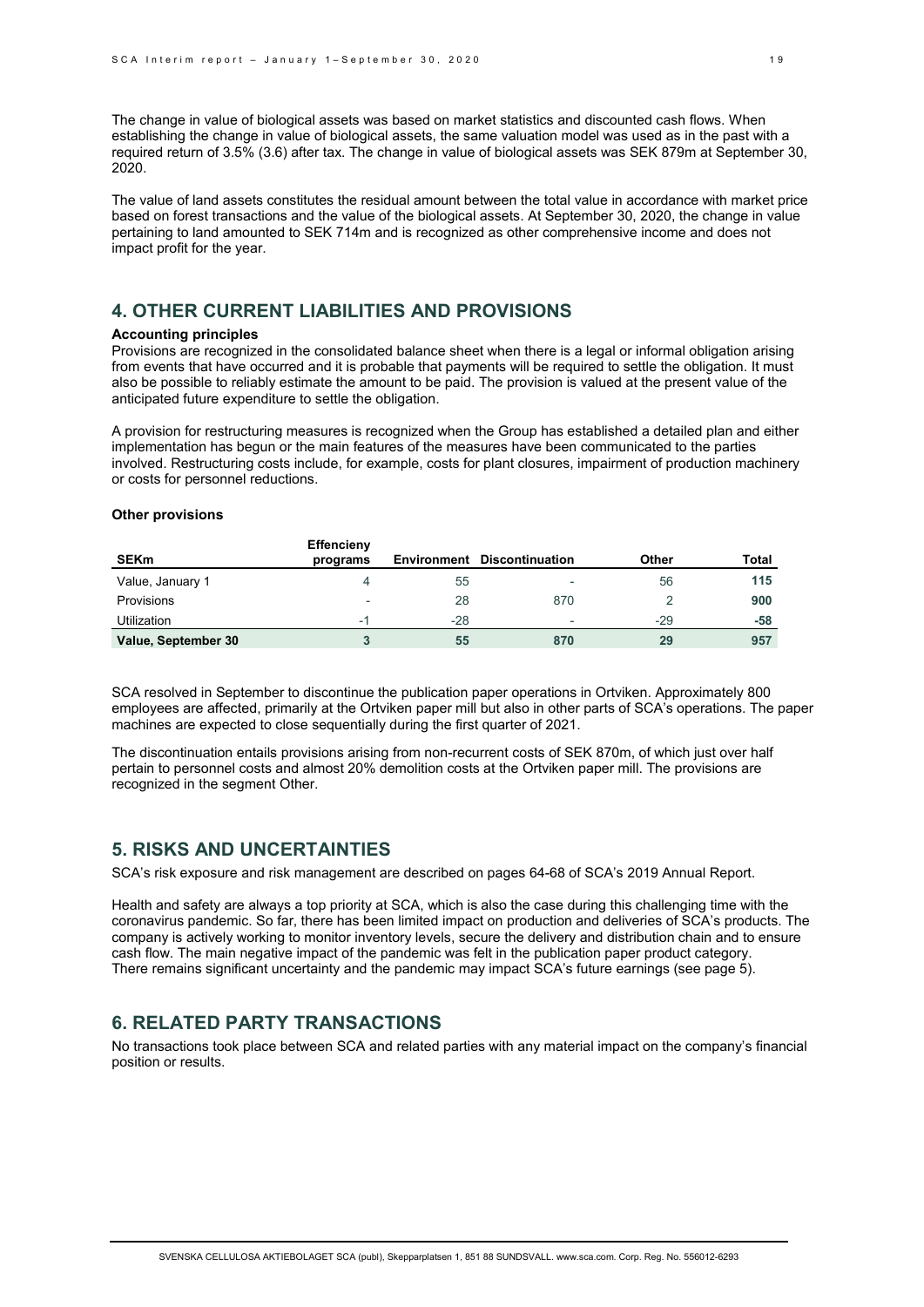# **7. FINANCIAL INSTRUMENTS BY CATEGORY**

|                                                                               | Measure-       |               |                |
|-------------------------------------------------------------------------------|----------------|---------------|----------------|
| <b>SEKm</b>                                                                   | ment level     | Sep 30, 2020  | Dec 31, 2019   |
| Financial assets measured at fair value in the<br>income statement            |                |               |                |
| Derivatives - Current financial assets                                        | $\overline{2}$ | 2             | 3              |
| Derivatives - Other current receivables                                       | 2              | 50            | 23             |
| <b>Total</b>                                                                  |                | 52            | 26             |
| Financial liabilities measured at fair value in the<br>income statement       |                |               |                |
| Derivatives - Current financial liabilities                                   | 2              | 1             | 1              |
| Derivatives - Other current financial liabilities                             | $\overline{2}$ | 52            | 15             |
| Total                                                                         |                | 53            | 16             |
| Financial assets measured at fair value through<br>other comprehensive income |                |               |                |
| Equity instruments                                                            | 3              | 14            | 14             |
| <b>Total</b>                                                                  |                | 14            | 14             |
| Financial liabilities measured at amortized cost                              |                |               |                |
| Non-current financial liabilities excluding leasing                           |                | 7,817         | 5,190          |
| Non-current financial liabilities, leasing                                    |                | 638           | 698            |
| Current financial liabilities excluding leasing                               |                | 3,572         | 3,574          |
| Current financial liabilities, leasing                                        |                | 154           | 156            |
| <b>Total</b>                                                                  |                | 12,181        | 9,618          |
| Derivatives used for hedge accounting                                         |                |               |                |
| Non-current financial assets                                                  | 2              |               | 0              |
| Other non-current assets                                                      | 12             | $\mathcal{P}$ | $\overline{2}$ |
| Other current receivables                                                     | 1.2            | 106           | 78             |
| <b>Total</b>                                                                  |                | 108           | 80             |
| Derivatives used for hedge accounting                                         |                |               |                |
| Non-current financial liabilities                                             | $\overline{2}$ | 24            |                |
| Other non-current liabilities                                                 | 2              | 40            | 54             |
| Other current liabilities                                                     | $\overline{2}$ | 79            | 52             |
| <b>Total</b>                                                                  |                | 143           | 106            |

The fair value of trade receivables, other current and non-current receivables, cash and cash equivalents, and the fair value of trade payables is estimated to be equal to their carrying amount. The total fair value of current and non-current financial liabilities was SEK 10,216m (8,749). The value of electricity derivatives is based on published prices in an active market. Other financial instruments are market to market, based on prevailing currency and interest rates on the balance sheet date. The fair value of debt instruments is determined using valuation models, such as discounting future cash flows at quoted market rates for the respective maturity.

# **8. CONTINGENT LIABILITIES, PLEDGED ASSETS AND COMMITTMENTS**

| <b>SEKm</b>                   | <b>Parent</b> |              |              | Group        |
|-------------------------------|---------------|--------------|--------------|--------------|
| <b>Contingent liabilities</b> | Sep 30, 2020  | Dec 31, 2019 | Sep 30, 2020 | Dec 31, 2019 |
| Guarantees for                |               |              |              |              |
| subsidiaries                  | 750           | 750          |              |              |
| associates                    |               |              | 5            | 5            |
| customers and others          |               |              | 28           | 31           |
| Other contingent liabilities  | 328           | 285          | 16           | 18           |
| <b>Total</b>                  | 1,078         | 1,035        | 49           | 54           |
|                               |               |              |              |              |
| <b>Pledged assets</b>         | Sep 30, 2020  | Dec 31, 2019 | Sep 30, 2020 | Dec 31, 2019 |
| Chattel mortgages             |               | 20           |              | 20           |
| <b>Total</b>                  |               | 20           |              | 20           |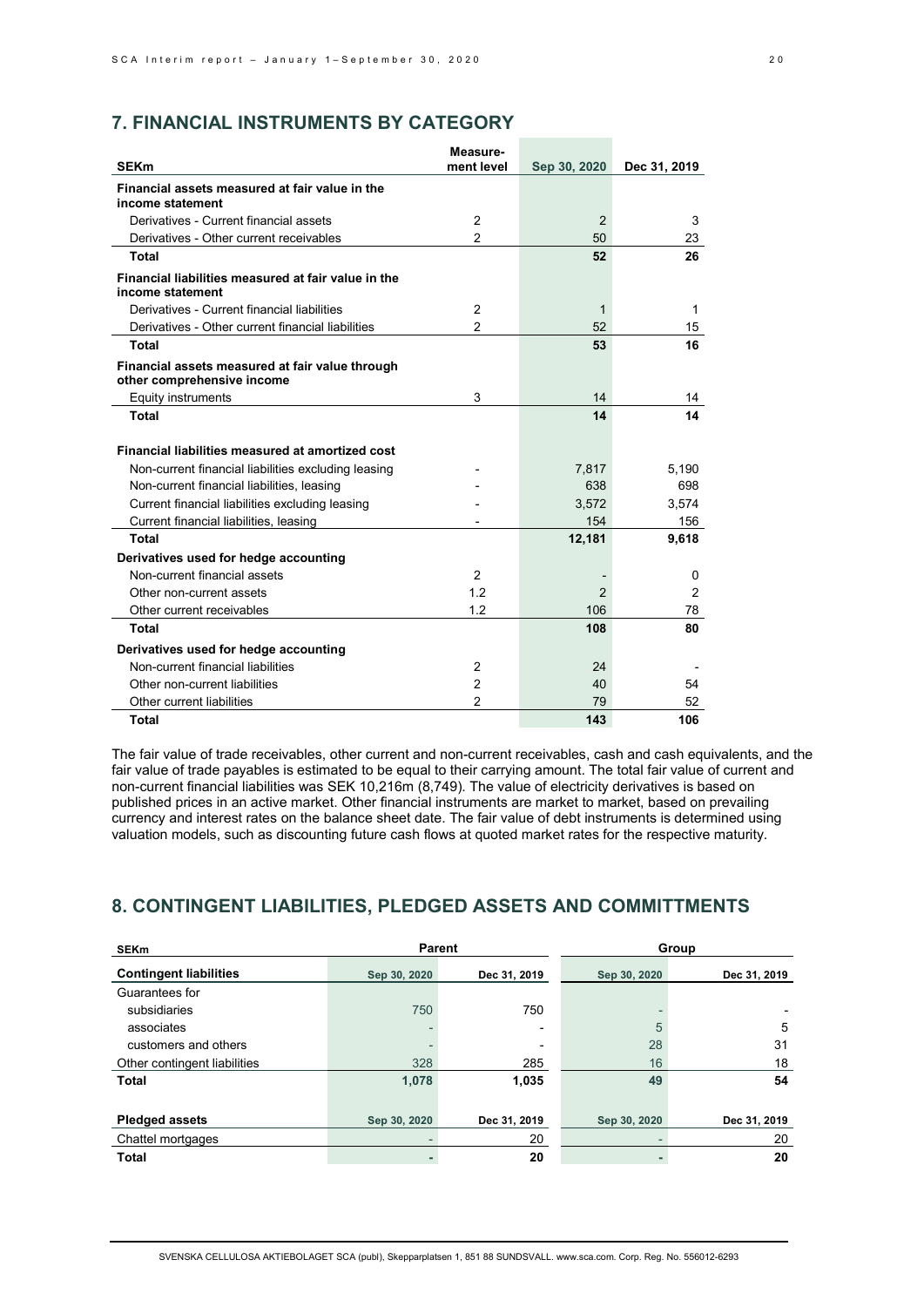# **Commitments**

SCA has a decided investment in Obbola totaling SEK 7.5bn over a five-year period. As of September 30, 2020, SEK 5.7bn remained, of which SEK 2.3bn was a contracted commitment. The commitment in its entirety refers to fixed assets.

# **9. ALTERNATIVE PERFORMANCE MEASURES**

# **CONSOLIDATED STATEMENT OF PROFIT OR LOSS**

*Including and excluding the effect one-off items related to the discontinuation of publication paper operations*

|                                      | Quarter        |                     |          |         |          |         |
|--------------------------------------|----------------|---------------------|----------|---------|----------|---------|
| <b>SEKm</b>                          | 2020:3         | 2020:3 <sup>1</sup> | 2019:3   | $%^{2}$ | 2020:2   | $%^{2}$ |
| Net sales                            | 4.338          | 4.338               | 4,975    | $-13$   | 4.687    | $-7$    |
| Other income                         | 385            | 385                 | 570      | $-32$   | 363      | 6       |
| Change in inventories                | $-293$         | $-104$              | $-54$    | 93      | $-42$    | 148     |
| Change in value in biological assets | 308            | 308                 | 208      | 48      | 238      | 29      |
| Raw materials and consumables        | $-1,614$       | $-1,595$            | $-1,905$ | $-16$   | $-1,777$ | $-10$   |
| Personnel costs                      | $-1,167$       | $-688$              | $-685$   | 0       | $-804$   | $-14$   |
| Other external costs                 | $-2,052$       | $-1,619$            | $-1,746$ | $-7$    | $-1,661$ | -3      |
| Share of profits of associates       | $\overline{7}$ | $\overline{7}$      | 1        |         | $-3$     |         |
| <b>EBITDA</b>                        | $-88$          | 1,032               | 1,364    | $-24$   | 1,001    | 3       |
| Depreciation and impairment          | $-1,079$       | $-408$              | $-409$   | 0       | $-401$   | 2       |
| <b>Operating profit</b>              | $-1,167$       | 624                 | 955      | $-35$   | 600      | 4       |
| <b>Financial items</b>               | $-28$          | $-28$               | $-26$    |         | $-31$    |         |
| <b>Profit before tax</b>             | $-1,195$       | 596                 | 929      | $-36$   | 569      | 5       |
| Tax                                  | 237            | $-121$              | $-172$   |         | $-110$   |         |
| Net Profit for the period            | $-958$         | 475                 | 757      | $-37$   | 459      | 3       |
| Earnings per share SEK $1$           | $-1.36$        | 0.68                | 1.08     |         | 0.65     |         |
|                                      |                |                     |          |         |          |         |
| Earnings attributable to:            |                |                     |          |         |          |         |
| Owners of the parent                 | $-958$         | 475                 | 757      |         | 459      |         |
| Average no. of shares, millions      | 702.3          | 702.3               | 702.3    |         | 702.3    |         |
|                                      |                |                     |          |         |          |         |
| Margins (%)                          |                |                     |          |         |          |         |
| <b>EBITDA</b> margin                 | $-2.0$         | 23.8                | 27.4     |         | 21.3     |         |
| Operating margin                     | $-26.9$        | 14.4                | 19.2     |         | 12.8     |         |
| Net margin                           | $-22.1$        | 10.9                | 15.2     |         | 9.8      |         |

<sup>1</sup> Excluding the effect of discontinuation publication paper operations in Q3 2020

2 Comparison of earnings excluding the effect of one-off items related to discontinuation of publication paper in Q3 2020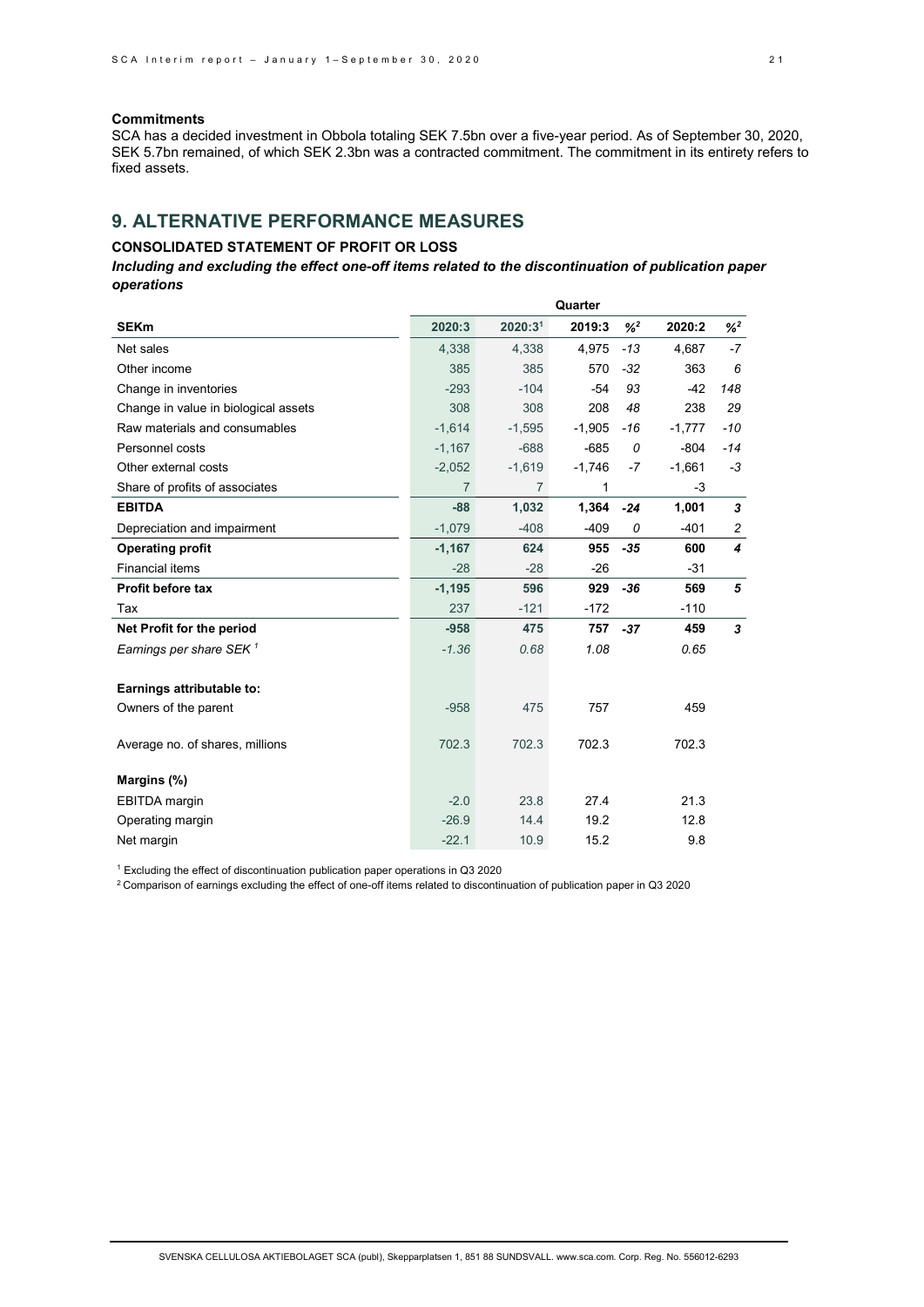For definitions of alternative performance measures, refer to SCA's 2019 Annual Report, pages 89–92.

| <b>OPERATING CASH FLOW</b>                            |                     | Quarter |        | Jan-Sep |        |
|-------------------------------------------------------|---------------------|---------|--------|---------|--------|
| <b>SEKm</b>                                           | 2020:3 <sup>1</sup> | 2019:3  | 2020:2 | 2020    | 2019   |
| <b>EBITDA</b>                                         | 1.032               | 1.364   | 1,001  | 3.063   | 4.264  |
| Changes in value biological assets and other non cash |                     |         |        |         |        |
| flow items                                            | $-322$              | $-312$  | $-233$ | $-895$  | $-614$ |
| <b>Operating cash surplus</b>                         | 710                 | 1.052   | 768    | 2,168   | 3,650  |
| Change in working capital                             | 821                 | 325     | $-151$ | 523     | $-326$ |
| Current capital expenditures, net <sup>2</sup>        | $-413$              | $-246$  | $-338$ | $-926$  | $-762$ |
| Other operating cash flow                             | $\mathbf{0}$        | $-37$   | -6     | $-34$   | $-223$ |
| Operating cash flow                                   | 1.118               | 1.094   | 273    | 1.731   | 2.339  |

<sup>1</sup> Excluding the effect of discontinuation of publication paper operations in Q3 2020

<sup>2</sup> Including SEK 27m in 2020:3 (17 in 2019:3, 29 in 2020:2, 73 in January-September 2020 and 59 in January-September 2019) of new leasing contracts

# **CAPITAL STRUCTURE**

| <b>SEKm</b>                                                                          | Sep 30, 2020 | Dec 31, 2019 |
|--------------------------------------------------------------------------------------|--------------|--------------|
| Forest assets                                                                        | 71.537       | 69,682       |
| Working capital                                                                      | 2.852        | 3.748        |
| Deferred tax relating to forest assets                                               | $-14.366$    | $-13,977$    |
| Other capital employed, net                                                          | 17,241       | 17,654       |
| <b>Total capital employed</b>                                                        | 77,264       | 77,107       |
| Return on capital employed $(%)$ <sup>1</sup>                                        | 23.2         | 36.7         |
| Return on capital employed excluding new method for valuation of forest assets (%) 1 | 3.5          | 6.9          |
| Industrial return on capital employed $(%)$ <sup>1,2</sup>                           | 4.2          | 11.9         |
| Net debt, SEKm                                                                       | 8,294        | 8,597        |
| Net debt/EBITDA (LTM) <sup>3</sup>                                                   | 2.0x         | 1.6x         |
| Equity, SEKm                                                                         | 68,970       | 68,510       |
| Net debt/Equity (%)                                                                  | 12.0         | 12.5         |

# <sup>1</sup> Rolling 12 months

<sup>2</sup> Excluding constructions in progress

<sup>3</sup> Excluding the effect of one-off items related to discontinuation publication paper operations in 2020:3 and the effect of changed accounting method for valuation of forest assets in 2019:4.

**COL** 

# **WORKING CAPITAL**

| <b>SEKm</b>                                      | Sep 30, 2020 | Dec 31, 2019 |
|--------------------------------------------------|--------------|--------------|
| Inventories                                      | 4,326        | 5,014        |
| Accounts receivable                              | 2,425        | 2,313        |
| Other current receivables                        | 737          | 790          |
| Accounts payable                                 | $-3,514$     | $-3,336$     |
| Other current liabilities                        | $-1,272$     | $-1,044$     |
| Adjustments <sup>1</sup>                         | 150          | 11           |
| <b>Working capital</b>                           | 2,852        | 3,748        |
| Working capital in % of net sales $2$            | 19.9         | 20.2         |
| <sup>1</sup> Adjustments:                        |              |              |
| Other current receivables, green certificates    | $-1$         | $-6$         |
| Accounts payable, strategic capital expenditures | 256          | 62           |
| Other current provisions                         | $-174$       | $-55$        |
| Other current liabilities, emission rights       | 69           | 10           |
| <b>Sum adjustments</b>                           | 150          | 11           |

 $2$  Calculated as an average of working capital for 13 months as a percentage of 12-month rolling net sales